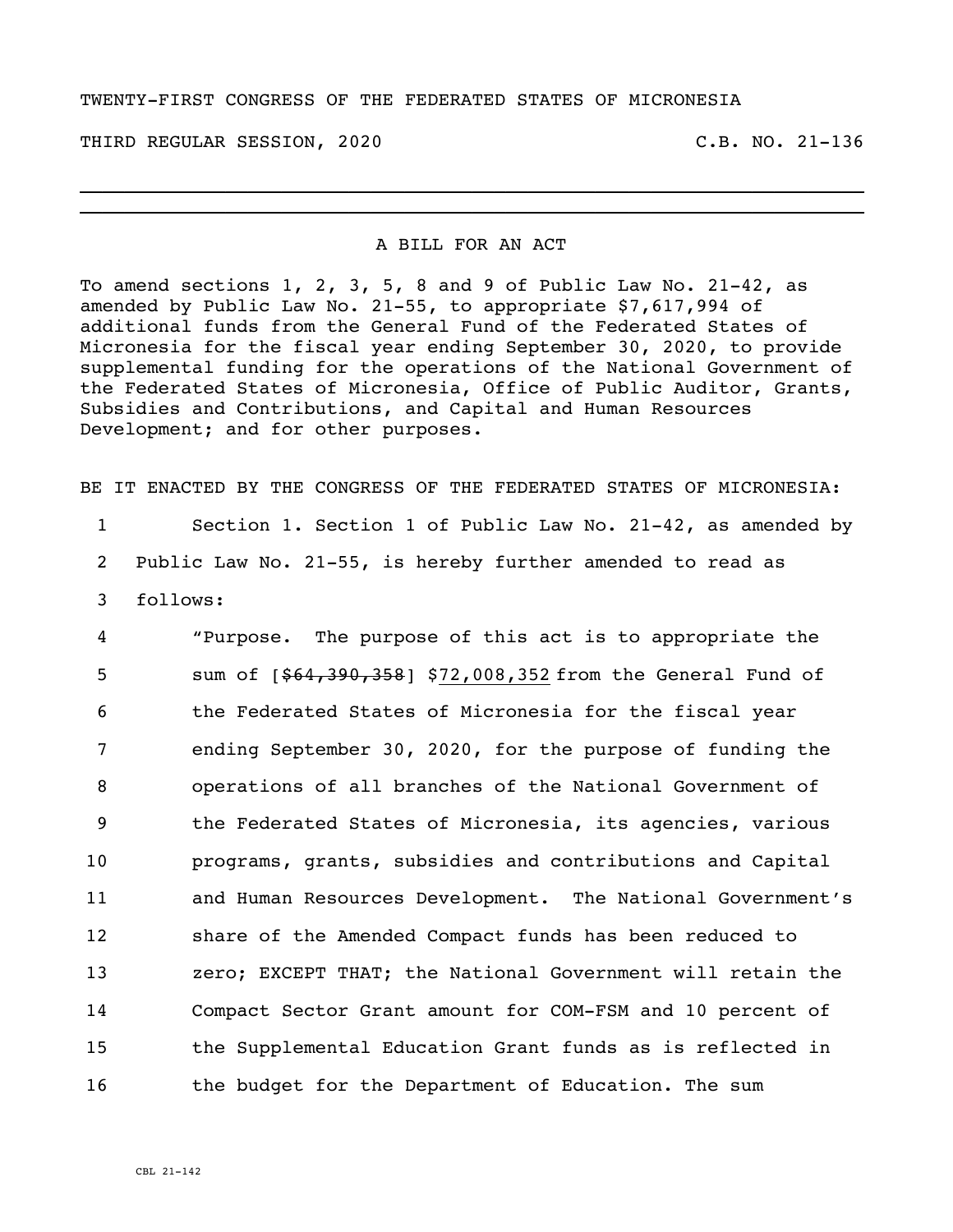$\_$  ,  $\_$  ,  $\_$  ,  $\_$  ,  $\_$  ,  $\_$  ,  $\_$  ,  $\_$  ,  $\_$  ,  $\_$  ,  $\_$  ,  $\_$  ,  $\_$  ,  $\_$  ,  $\_$  ,  $\_$ 

| $\mathbf{1}$   | appropriated herein shall be apportioned as follows:"          |
|----------------|----------------------------------------------------------------|
| $\overline{c}$ | Section 2. Section 2 of Public Law No. 21-42, as amended       |
| 3              | by Public Law No. 21-55, is hereby further amended to read as  |
| 4              | follows:                                                       |
| 5              | "Section 2. Operating Expenses of the Executive Branch. The    |
| 6              | sum of [\$23,740,622] \$24,115,622, or so much thereof as may  |
| 7              | be necessary, is hereby appropriated from the General Fund     |
| 8              | of the Federated States of Micronesia for the fiscal year      |
| 9              | ending September 30, 2020, for the purpose of funding the      |
| 10             | operations of the Executive Branch of the National             |
| 11             | Government during the fiscal year 2020. The sum                |
| 12             | appropriated by this section shall be apportioned as           |
| 13             | follows:                                                       |
| 14             | (1) Office of the President.                                   |
| 15             | The sum of $[$1,684,593]$ \$1,794,593, or so much thereof as   |
| 16             | may be necessary, for the operations of the Office of the      |
| 17             | President during the fiscal year 2020. The sum appropriated    |
| 18             | herein shall be apportioned as follows:                        |
| 19             | Personnel \$ 656,593                                           |
| 20             |                                                                |
| 21             |                                                                |
| 22             |                                                                |
| 23             |                                                                |
| 24             | (2) Department of Foreign Affairs.                             |
| 25             | The sum of $[55, 642, 388]$ \$5,782,388, or so much thereof as |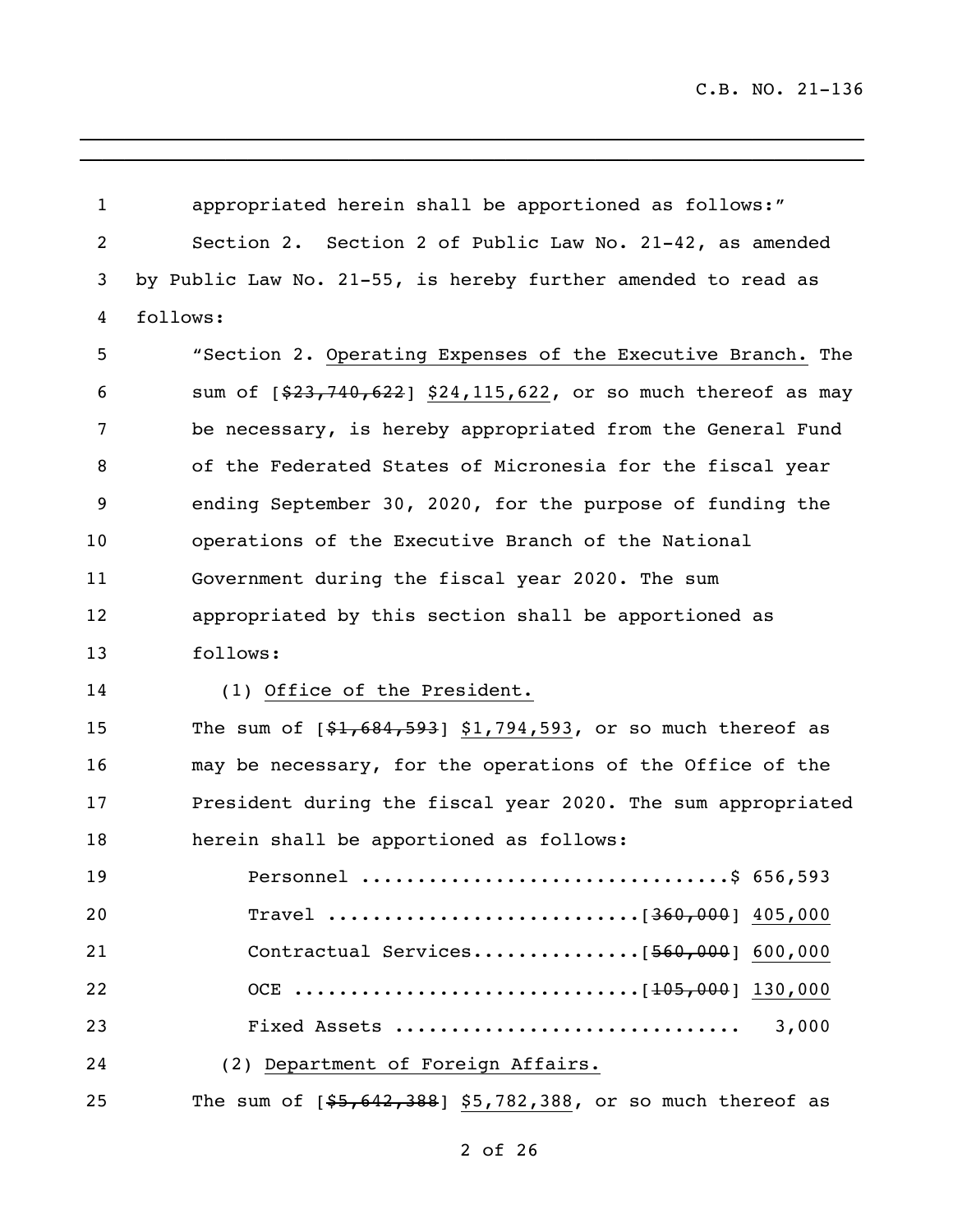| $\mathbf{1}$ | may be necessary, for the operations of the Department of      |
|--------------|----------------------------------------------------------------|
| 2            | Foreign Affairs during the fiscal year 2020. The sum           |
| 3            | appropriated herein shall be apportioned as follows:           |
| 4            | Personnel, PROVIDED THAT, of this amount, \$166,000            |
| 5            | shall be used to fund the Foreign Service                      |
| 6            | Premium $\S[1,777,194]$<br>1,857,194                           |
| 7            | 407,728                                                        |
| 8            | Contractual Services $[2, 955, 047]$ 2,995,047                 |
| 9            | 434,163                                                        |
| 10           | Fixed Assets  88,256                                           |
| 11           |                                                                |
| 12           | (3) Department of Finance and Administration.                  |
| 13           | The sum of $\{53,035,183\}$ \$3,075,183, or so much thereof as |
| 14           | may be necessary, for the operations of the Department of      |
| 15           | Finance and Administration during the fiscal year 2020. The    |
| 16           | sum appropriated herein shall be apportioned as follows:       |
| 17           | Personnel \$ $[2, 119, 683]$ 2, 129, 683                       |
| 18           | 297,000                                                        |
| 19           | Contractual Services<br>227,500                                |
| 20           | 276,500                                                        |
| 21           | 144,500<br>Fixed Assets                                        |
| 22           | (4) Department of Resources and Development.                   |
| 23           | The sum of \$1,548,527, or so much thereof as may be           |
| 24           | necessary, for the operations of the Department of             |
| 25           | Resources and Development during the fiscal year 2020. The     |

\_\_\_\_\_\_\_\_\_\_\_\_\_\_\_\_\_\_\_\_\_\_\_\_\_\_\_\_\_\_\_\_\_\_\_\_\_\_\_\_\_\_\_\_\_\_\_\_\_\_\_\_\_\_\_\_\_\_\_\_\_\_\_\_\_\_\_\_\_\_  $\overline{a_1}$  ,  $\overline{a_2}$  ,  $\overline{a_3}$  ,  $\overline{a_4}$  ,  $\overline{a_5}$  ,  $\overline{a_6}$  ,  $\overline{a_7}$  ,  $\overline{a_8}$  ,  $\overline{a_9}$  ,  $\overline{a_9}$  ,  $\overline{a_9}$  ,  $\overline{a_9}$  ,  $\overline{a_9}$  ,  $\overline{a_9}$  ,  $\overline{a_9}$  ,  $\overline{a_9}$  ,  $\overline{a_9}$  ,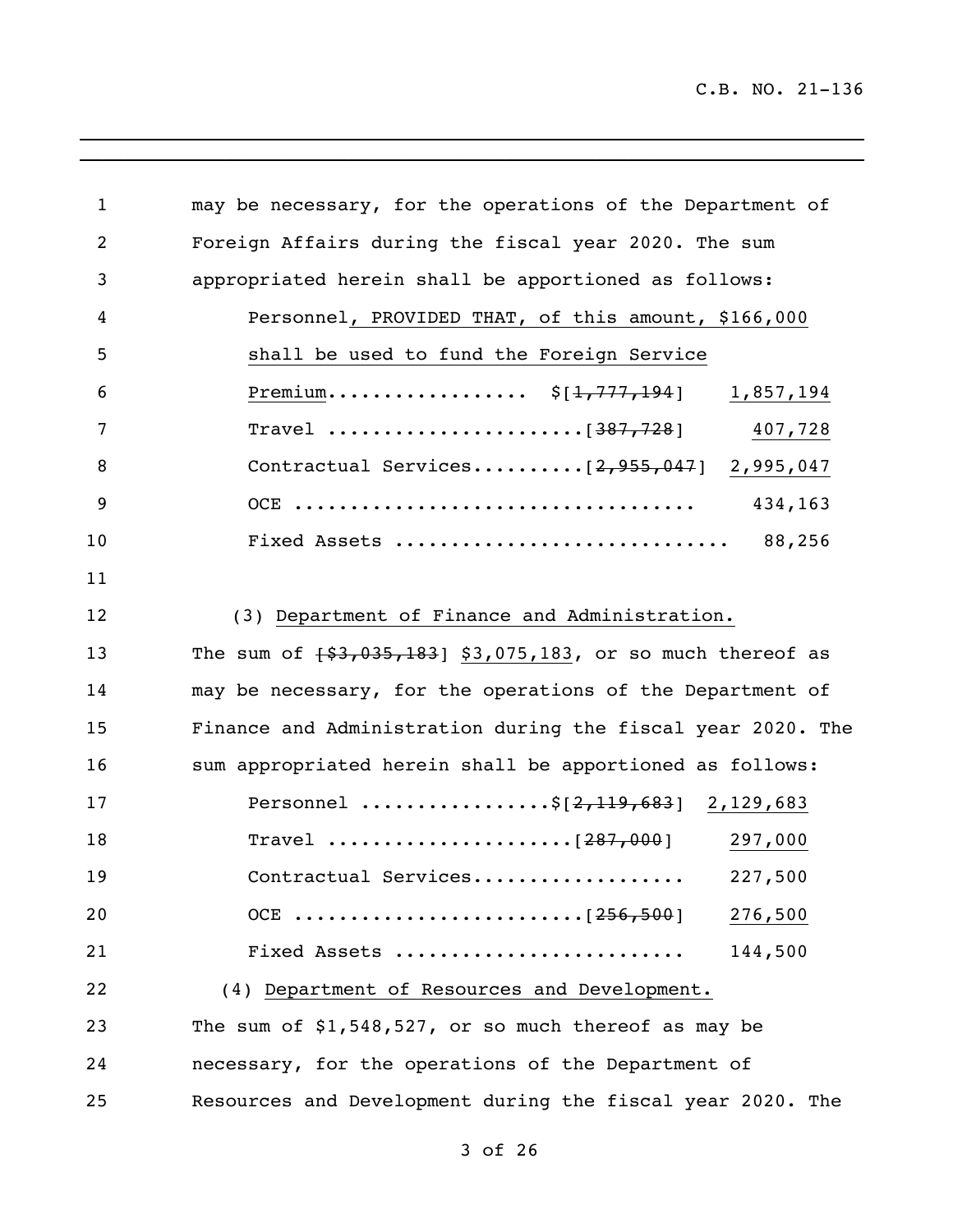| $\mathbf{1}$ | sum appropriated herein shall be apportioned as follows:             |
|--------------|----------------------------------------------------------------------|
| 2            | 907,314                                                              |
| 3            | 291,823<br>$\texttt{Travel}$                                         |
| 4            | Contractual Services<br>59,850                                       |
| 5            | 187,540                                                              |
| 6            | Fixed Assets<br>102,000                                              |
| 7            | (5) Department of Transportation, Communications and                 |
| 8            | Infrastructure.                                                      |
| 9            | The sum of $[$2,698,152]$ \$2,738,152, or so much thereof as         |
| 10           | may be necessary, for the operations of the Department of            |
| 11           | Transportation, Communication & Infrastructure during the            |
| 12           | fiscal year 2020. The sum appropriated herein shall be               |
| 13           | apportioned as follows:                                              |
| 14           | Personnel \$ $648,346$                                               |
| 15           | 251,692                                                              |
| 16           | Contractual Services $[1,672,214]$ 1,692,214                         |
| 17           | 96,600                                                               |
| 18           | 49,300<br>Fixed Assets                                               |
| 19           | (6) Department of Health and Social Affairs.                         |
| 20           | The sum of $[$ \$893,563] 903,563, or so much thereof as may be      |
| 21           | necessary, for the operations of the Department of Health            |
| 22           | and Social Affairs during the fiscal year 2020. The sum              |
| 23           | appropriated herein shall be apportioned as follows:                 |
| 24           | Personnel $\dots\dots\dots\dots\dots\dots\dots\dots\dots$<br>514,230 |
| 25           | Travel<br>154,215                                                    |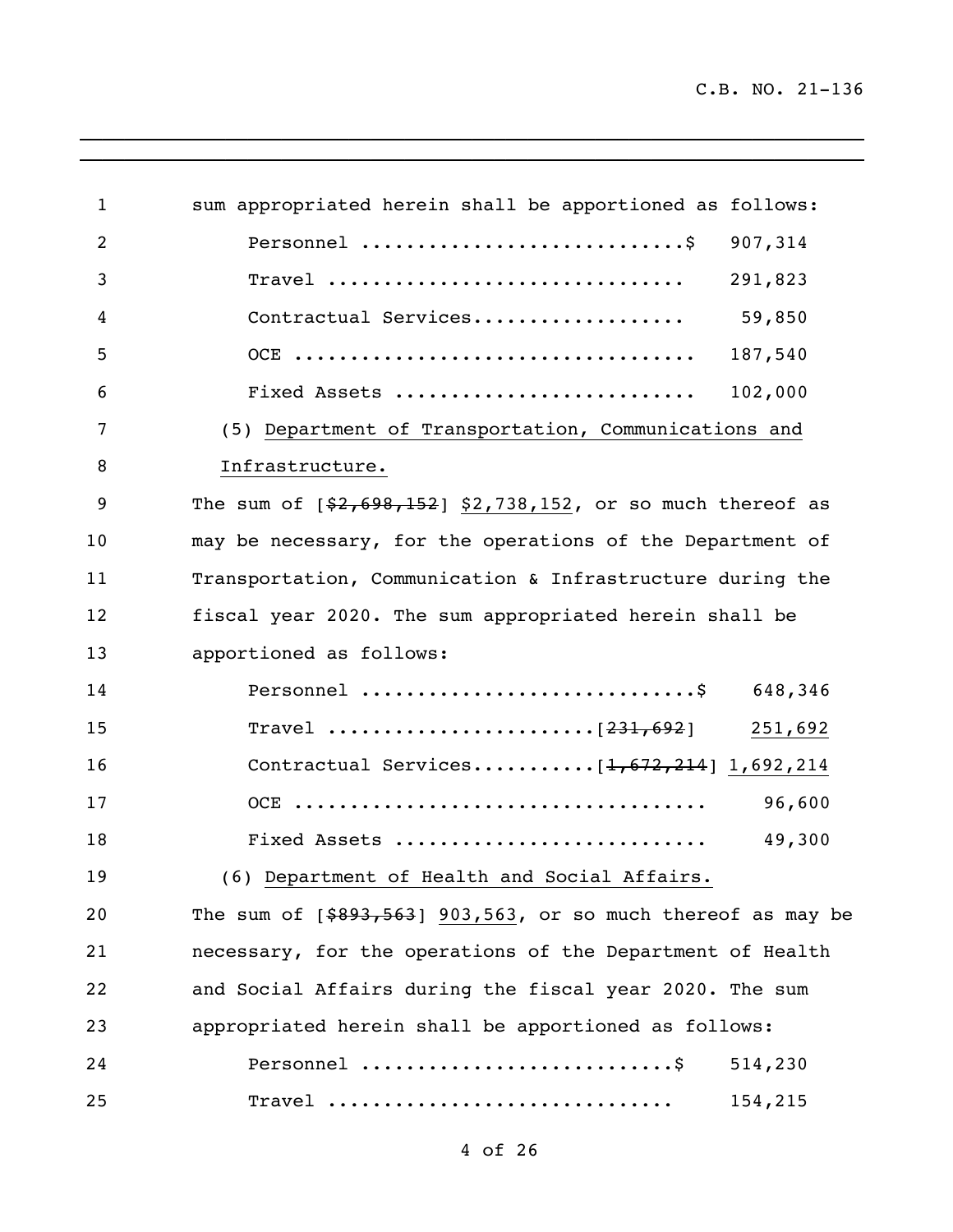| $\mathbf{1}$ | Contractual Services \$                                     | 118,617 |
|--------------|-------------------------------------------------------------|---------|
| 2            |                                                             | 113,501 |
| 3            | Fixed Assets                                                | 3,000   |
| 4            |                                                             |         |
| 5            | (7) Department of Education.                                |         |
| 6            | The sum of \$851,421, or so much thereof as may be          |         |
| 7            | necessary, for the operations of the Department of          |         |
| 8            | Education during the fiscal year 2020. Of the total amount  |         |
| 9            | of funds appropriated herein, \$366,598, shall be deemed to |         |
| 10           | come from funds available under the Supplemental Education  |         |
| 11           | Grant. The sum appropriated herein shall be apportioned as  |         |
| 12           | follows:                                                    |         |
| 13           |                                                             | 437,498 |
| 14           | Travel                                                      | 200,546 |
| 15           | Contractual Services                                        | 159,226 |
| 16           |                                                             | 49,651  |
| 17           | Fixed Assets                                                | 4,500   |
| 18           | (8) Department of Justice.                                  |         |
| 19           | The sum of \$4,899,815, or so much thereof as may be        |         |
| 20           | necessary, for the operations of the Department of Justice  |         |
| 21           | during the fiscal year 2020. The sum appropriated herein    |         |
| 22           | shall be apportioned as follows:                            |         |
| 23           | Personnel \$ 3,405,293                                      |         |
| 24           | Travel                                                      | 374,802 |
| 25           | Contractual Services                                        | 634,977 |

\_\_\_\_\_\_\_\_\_\_\_\_\_\_\_\_\_\_\_\_\_\_\_\_\_\_\_\_\_\_\_\_\_\_\_\_\_\_\_\_\_\_\_\_\_\_\_\_\_\_\_\_\_\_\_\_\_\_\_\_\_\_\_\_\_\_\_\_\_\_  $\overline{a_1}$  ,  $\overline{a_2}$  ,  $\overline{a_3}$  ,  $\overline{a_4}$  ,  $\overline{a_5}$  ,  $\overline{a_6}$  ,  $\overline{a_7}$  ,  $\overline{a_8}$  ,  $\overline{a_9}$  ,  $\overline{a_9}$  ,  $\overline{a_9}$  ,  $\overline{a_9}$  ,  $\overline{a_9}$  ,  $\overline{a_9}$  ,  $\overline{a_9}$  ,  $\overline{a_9}$  ,  $\overline{a_9}$  ,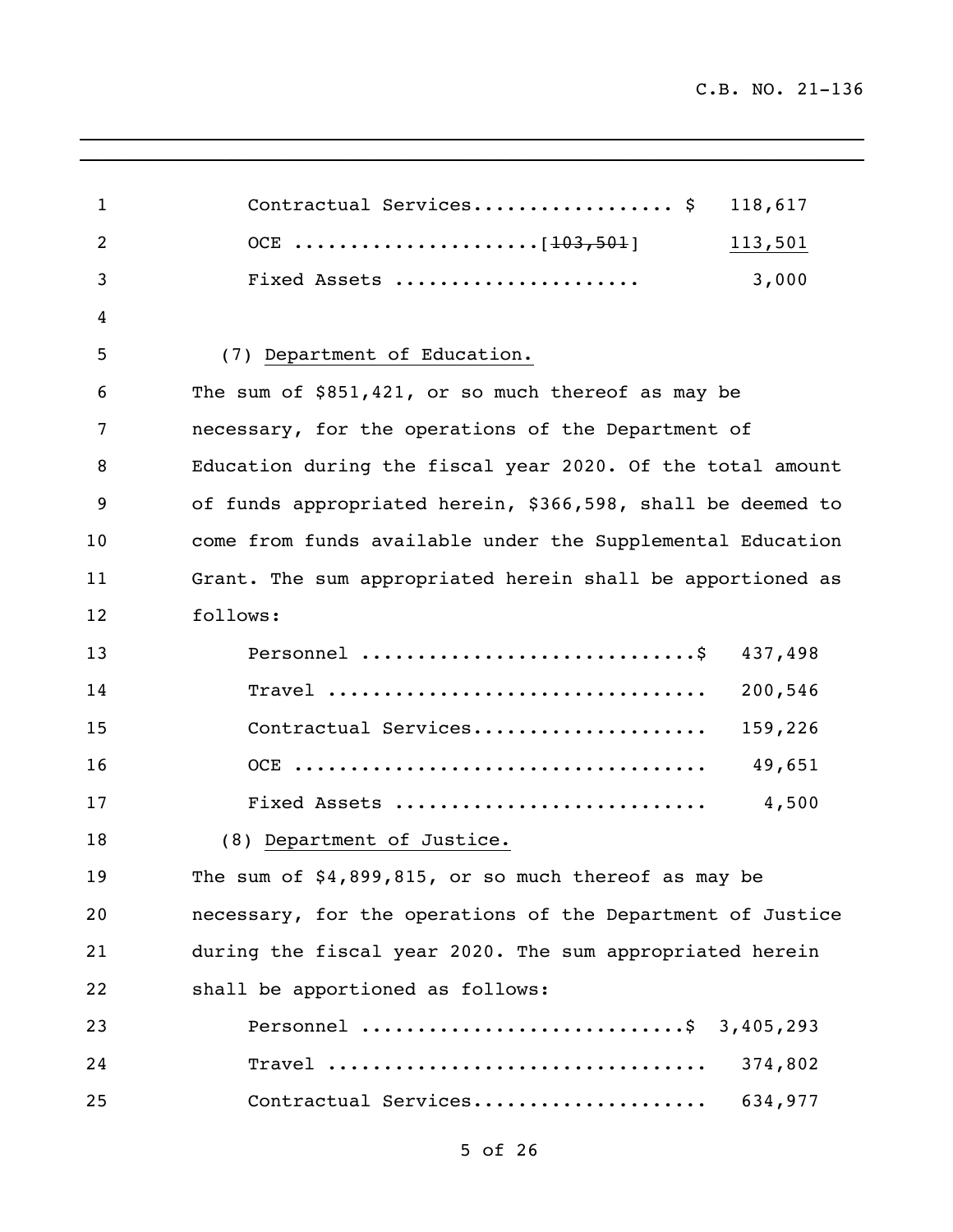| $\mathbf{1}$   |                                                                |
|----------------|----------------------------------------------------------------|
| $\overline{2}$ | Fixed Assets  107,300                                          |
| 3              | (9) Department of Climate Change, Environment and              |
| 4              | Emergency Management.                                          |
| 5              | The sum of $[$ \$817,579] \$842,579, or so much thereof as may |
| 6              | be necessary, for the operations of the Office of              |
| 7              | Environment and Emergency Management during the fiscal year    |
| 8              | 2020. The sum appropriated herein shall be apportioned as      |
| 9              | follows:                                                       |
| 10             | Personnel<br>545,058                                           |
| 11             | Travel<br>164,301                                              |
| 12             | Contractual Services<br>50,000                                 |
| 13             | 47,120                                                         |
| 14             | 36,100                                                         |
| 15             | (10) Office of the Public Defender.                            |
| 16             | The sum of $$1,087,151$ , or so much thereof as may be         |
| 17             | necessary, for the operations of the Office of the Public      |
| 18             | Defender during the fiscal year 2020. The sum appropriated     |
| 19             | herein shall be apportioned as follows:                        |
| 20             | 744,081                                                        |
| 21             | Travel<br>140,120                                              |
| 22             | Contractual Services<br>101,050                                |
| 23             | 86,900                                                         |
| 24             | Fixed Assets<br>15,000                                         |
| 25             | (11) Office of National Archives, Culture and Historic         |

\_\_\_\_\_\_\_\_\_\_\_\_\_\_\_\_\_\_\_\_\_\_\_\_\_\_\_\_\_\_\_\_\_\_\_\_\_\_\_\_\_\_\_\_\_\_\_\_\_\_\_\_\_\_\_\_\_\_\_\_\_\_\_\_\_\_\_\_\_\_  $\overline{a_1}$  ,  $\overline{a_2}$  ,  $\overline{a_3}$  ,  $\overline{a_4}$  ,  $\overline{a_5}$  ,  $\overline{a_6}$  ,  $\overline{a_7}$  ,  $\overline{a_8}$  ,  $\overline{a_9}$  ,  $\overline{a_9}$  ,  $\overline{a_9}$  ,  $\overline{a_9}$  ,  $\overline{a_9}$  ,  $\overline{a_9}$  ,  $\overline{a_9}$  ,  $\overline{a_9}$  ,  $\overline{a_9}$  ,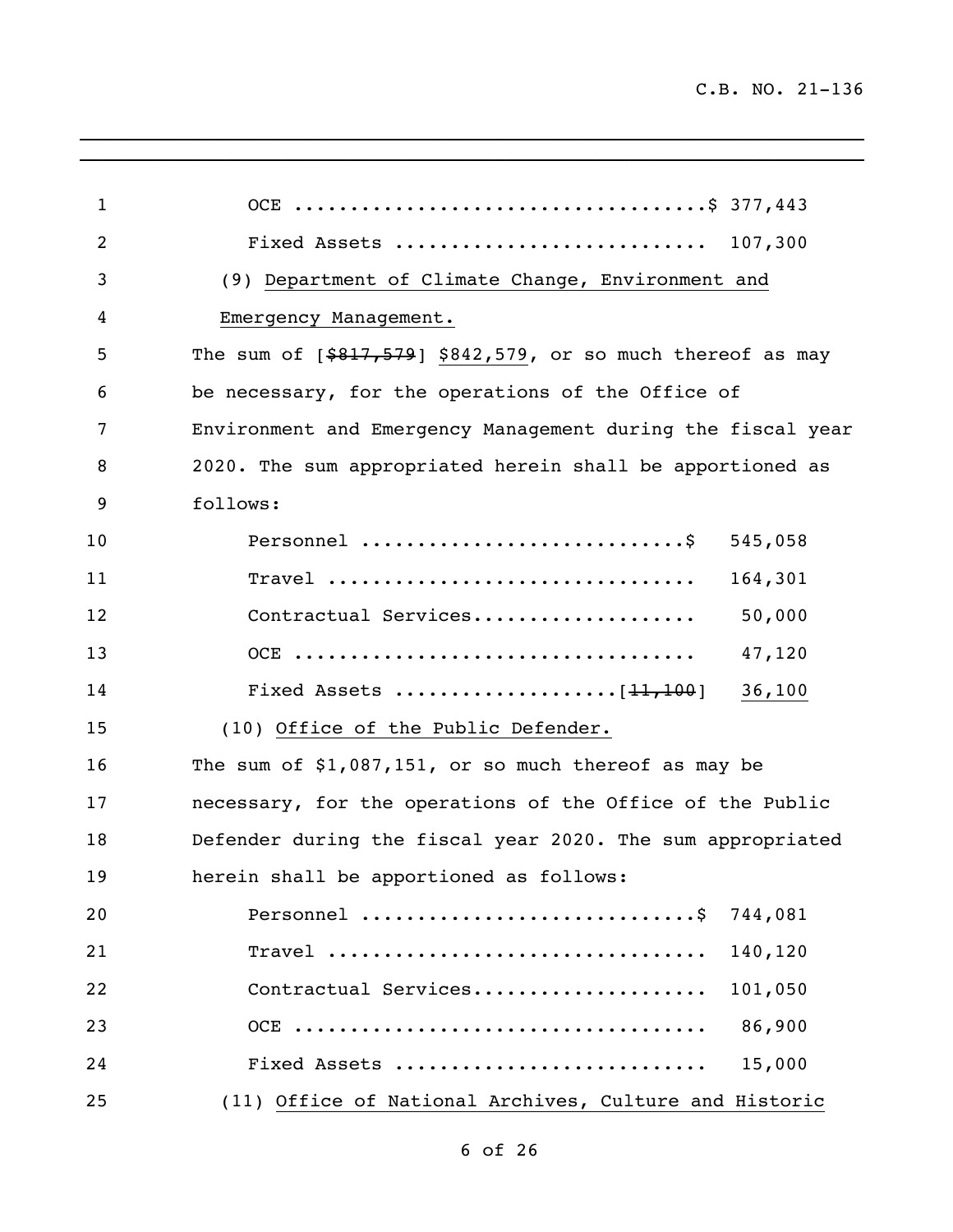| $\mathbf{1}$   | Preservation.                                                |
|----------------|--------------------------------------------------------------|
| $\overline{2}$ | The sum of \$234,306, or so much thereof as may be           |
| 3              | necessary, for the operations of the Office of National      |
| 4              | Archives, Culture and Historic Preservation during the       |
| 5              | fiscal year 2020. The sum appropriated herein shall be       |
| 6              | apportioned as follows:                                      |
| 7              | Personnel \$ $[138, 081]$ 138,018                            |
| 8              |                                                              |
| 9              | Contractual Services 15,425                                  |
| 10             |                                                              |
| 11             |                                                              |
| 12             | (12) Office of Veteran's Affairs.                            |
| 13             | The sum of \$189,465, or so much thereof as may be           |
| 14             | necessary, for the operations of the Office of Veteran's     |
| 15             | Affairs during the fiscal year 2020. The sum appropriated    |
| 16             | herein shall be apportioned as follows:                      |
| 17             | Personnel \$ 79,240                                          |
| 18             |                                                              |
| 19             | Contractual Services 50,000                                  |
| 20             |                                                              |
| 21             | Fixed Assets<br>$-0-$                                        |
| 22             | (13) Office of Personnel.                                    |
| 23             | The sum of $[$158,479]$ \$168,479, or so much thereof as may |
| 24             | be necessary, for the operations of the Office of Veteran's  |
| 25             | Affairs during the fiscal year 2020. The sum appropriated    |

\_\_\_\_\_\_\_\_\_\_\_\_\_\_\_\_\_\_\_\_\_\_\_\_\_\_\_\_\_\_\_\_\_\_\_\_\_\_\_\_\_\_\_\_\_\_\_\_\_\_\_\_\_\_\_\_\_\_\_\_\_\_\_\_\_\_\_\_\_\_  $\overline{\phantom{a}}$  , and the contribution of the contribution of the contribution of the contribution of the contribution of the contribution of the contribution of the contribution of the contribution of the contribution of the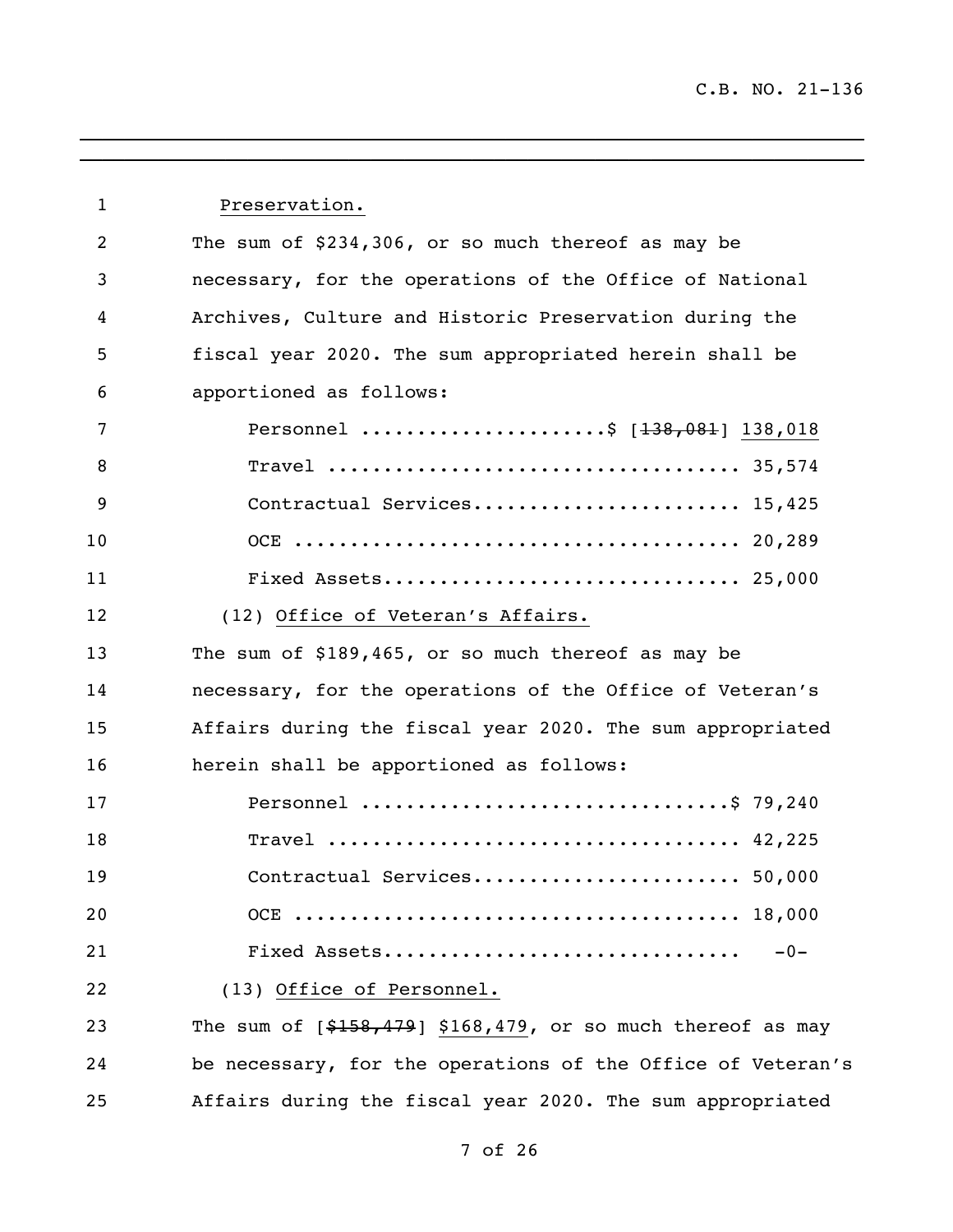| $\mathbf 1$    | herein shall be apportioned as follows:                             |
|----------------|---------------------------------------------------------------------|
| $\overline{2}$ | Personnel \$ 147,479                                                |
| 3              | 10,000                                                              |
| 4              | Contractual Services<br>$-0-$                                       |
| 5              | 11,000                                                              |
| 6              | $-0 -$ "<br>Fixed Assets                                            |
| 7              | Section 3. Section 3 of Public Law No. 21-42 is hereby              |
| 8              | amended to read as follows:                                         |
| 9              | "Section 3. Operating Expenses of the Legislative Branch.           |
| 10             | The sum of $[$7,020,860]$ \$7,675,860, or so much thereof as may be |
| 11             | necessary, is hereby appropriated from the General Fund of the      |
| 12             | Federated States of Micronesia for the fiscal year ending           |
| 13             | September 30, 2020, for the operations of the Legislative Branch    |
| 14             | of the National Government during fiscal year 2020. The sum         |
| 15             | appropriated by this section shall be apportioned as follows:       |
| 16             | (1) Speaker and Members.                                            |
| 17             | The sum of $[$ \$3,788,150] \$3,968,150, or so much thereof as      |
| 18             | may be necessary, for the operations of the Office of the           |
| 19             | Speaker and Members of the Congress of the Federated States         |
| 20             | of Micronesia during fiscal year 2020. The sum                      |
| 21             | appropriated herein shall be apportioned as follows:                |
| 22             | 438,150                                                             |
| 23             | 700,000                                                             |
| 24             | Contractual Services, of which up to \$[300,000]                    |
| 25             | 350,000 may be used to assist Members and staff                     |

\_\_\_\_\_\_\_\_\_\_\_\_\_\_\_\_\_\_\_\_\_\_\_\_\_\_\_\_\_\_\_\_\_\_\_\_\_\_\_\_\_\_\_\_\_\_\_\_\_\_\_\_\_\_\_\_\_\_\_\_\_\_\_\_\_\_\_\_\_\_  $\overline{a_1}$  ,  $\overline{a_2}$  ,  $\overline{a_3}$  ,  $\overline{a_4}$  ,  $\overline{a_5}$  ,  $\overline{a_6}$  ,  $\overline{a_7}$  ,  $\overline{a_8}$  ,  $\overline{a_9}$  ,  $\overline{a_9}$  ,  $\overline{a_9}$  ,  $\overline{a_9}$  ,  $\overline{a_9}$  ,  $\overline{a_9}$  ,  $\overline{a_9}$  ,  $\overline{a_9}$  ,  $\overline{a_9}$  ,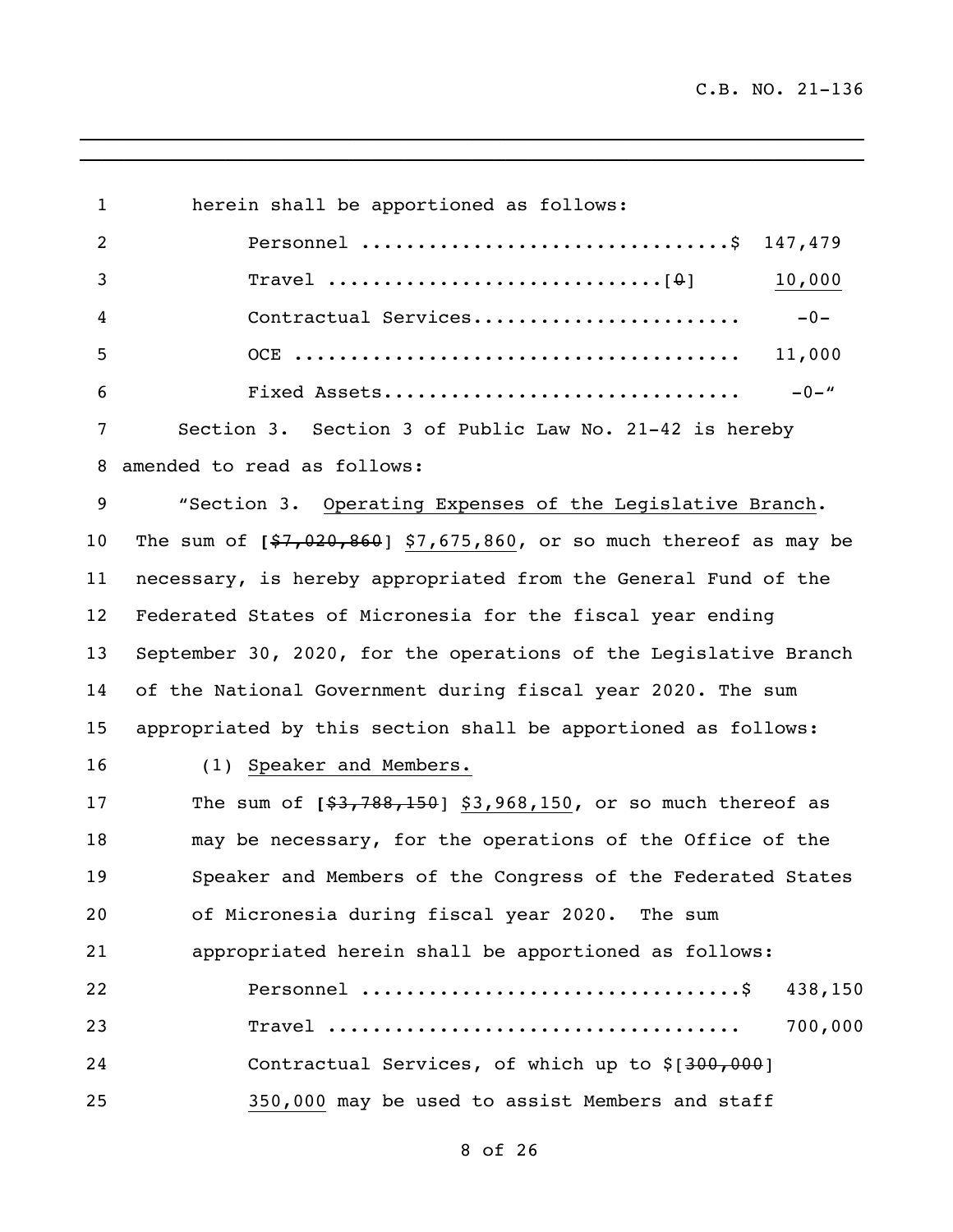| $\mathbf{1}$ | with current and prior year medical costs,                         |
|--------------|--------------------------------------------------------------------|
| 2            | and up to \$50,000 may be used to pay for                          |
| 3            | outstanding prior year                                             |
| 4            | obligations. \$ [2,650,000] 2,830,000                              |
| 5            | $-0-$                                                              |
| 6            | Fixed Assets<br>$-0-$                                              |
| 7            | (2) Staff Offices.                                                 |
| 8            | The sum of $[$2,392,710]$ \$2,517,710, or so much thereof as       |
| 9            | may be necessary, for the operations of the Congress staff         |
| 10           | offices during fiscal year 2020. The sum appropriated              |
| 11           | herein shall be apportioned as follows:                            |
| 12           | Personnel \$ 1,211,710                                             |
| 13           | 275,000                                                            |
| 14           | 562,000<br>Contractual Services                                    |
| 15           | 309,000                                                            |
| 16           | 160,000<br>Fixed Assets                                            |
| 17           | (3) Congress Delegation Offices.                                   |
| 18           | The sum of $[ $840,000]$ \$1,190,000, or so much thereof as may be |
| 19           | necessary, for the operations of the Congress delegation           |
| 20           | offices during the fiscal year 2020. Of the amounts                |
| 21           | appropriated for contractual services within each Delegation       |
| 22           | Office, up to a maximum of [\$50,000] \$75,000 per Member, at      |
| 23           | the Delegation Offices' discretion, may be used for                |
| 24           | Representation including prior year obligations. The sum           |
| 25           | appropriated is apportioned as follows:                            |

\_\_\_\_\_\_\_\_\_\_\_\_\_\_\_\_\_\_\_\_\_\_\_\_\_\_\_\_\_\_\_\_\_\_\_\_\_\_\_\_\_\_\_\_\_\_\_\_\_\_\_\_\_\_\_\_\_\_\_\_\_\_\_\_\_\_\_\_\_\_  $\overline{a_1}$  ,  $\overline{a_2}$  ,  $\overline{a_3}$  ,  $\overline{a_4}$  ,  $\overline{a_5}$  ,  $\overline{a_6}$  ,  $\overline{a_7}$  ,  $\overline{a_8}$  ,  $\overline{a_9}$  ,  $\overline{a_9}$  ,  $\overline{a_9}$  ,  $\overline{a_9}$  ,  $\overline{a_9}$  ,  $\overline{a_9}$  ,  $\overline{a_9}$  ,  $\overline{a_9}$  ,  $\overline{a_9}$  ,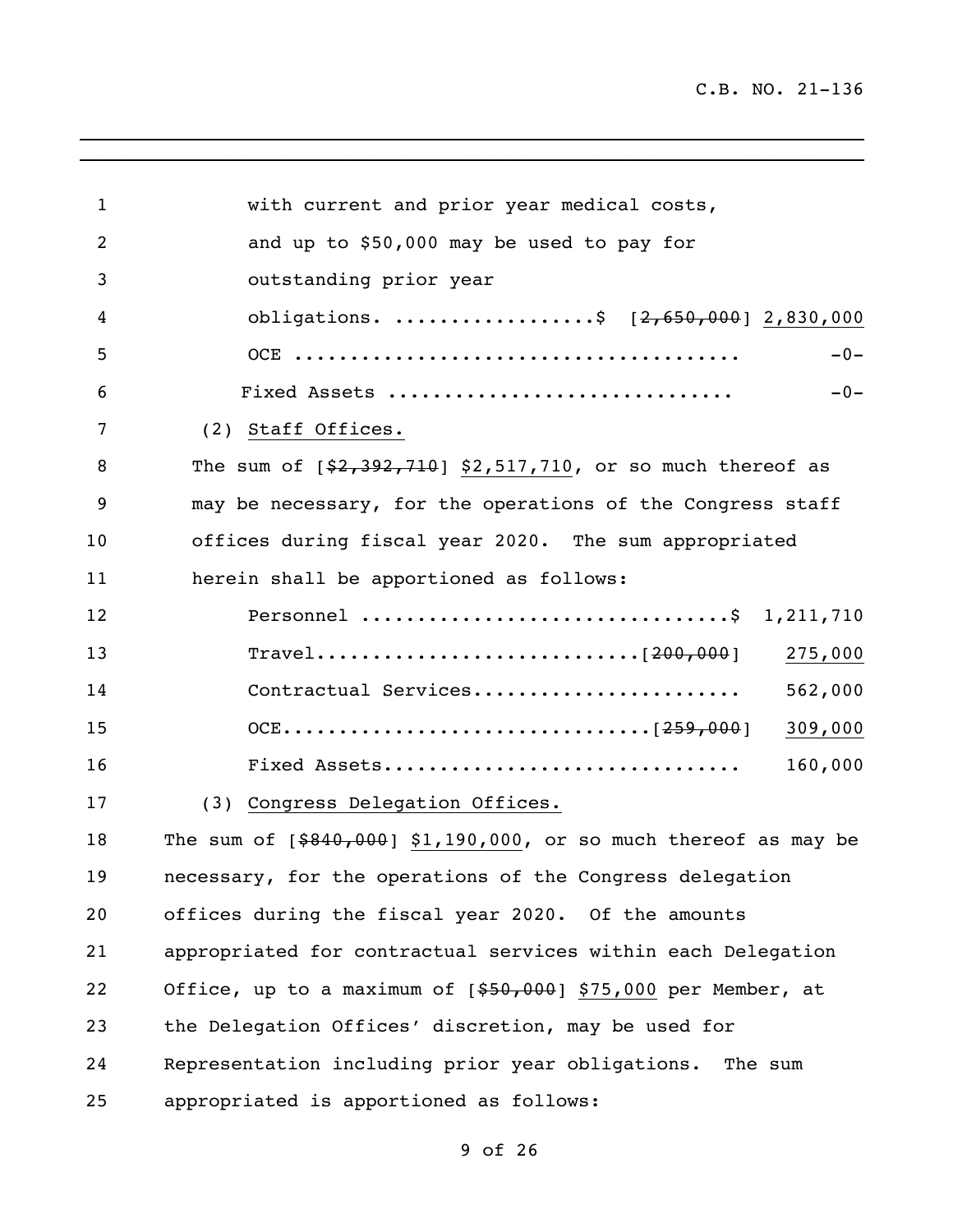| $\mathbf{1}$   | (a) Kosrae Delegation Office                                   |             |
|----------------|----------------------------------------------------------------|-------------|
| $\overline{2}$ | Travel $\frac{1}{2}$                                           | $-0-$       |
| 3              | Contractual Services  [100,000]                                | 150,000     |
| 4              | OCE                                                            | 20,000      |
| 5              | Fixed Assets                                                   | $-0-$       |
| 6              | TOTAL $\ldots \ldots \ldots \ldots \ldots \ldots \;$ [120,000] | 170,000     |
| 7              | (b) Pohnpei Delegation Office                                  |             |
| 8              | Travel                                                         | 10,000      |
| 9              | Contractual Services  [200,000]                                | 300,000     |
| 10             | OCE                                                            | 30,000      |
| 11             | Fixed Assets                                                   | $-0-$       |
| 12             | TOTAL $[240,000]$                                              | 340,000     |
| 13             | (c) Chuuk Delegation Office                                    |             |
| 14             | Travel                                                         | $-0-$       |
| 15             | Contractual Services  [310,000]                                | 460,000     |
| 16             | OCE                                                            | 40,000      |
| 17             | Fixed Assets                                                   | 10,000      |
| 18             | TOTAL $\ldots \ldots \ldots \ldots \ldots \ldots$ [360,000]    | 510,000     |
| 19             | (d) Yap Delegation Office                                      |             |
| 20             | Travel                                                         | 10,000      |
| 21             | Contractual Services  [95,000]                                 | 145,000     |
| 22             | OCE                                                            | 10,000      |
| 23             | Fixed Assets                                                   | 5,000       |
| 24             | TOTAL $[120,000]$                                              | $170,000$ " |
| 25             | Section 4. Section 5 of Public Law No. 21-42 is hereby         |             |

 $\overline{\phantom{a}}$  ,  $\overline{\phantom{a}}$  ,  $\overline{\phantom{a}}$  ,  $\overline{\phantom{a}}$  ,  $\overline{\phantom{a}}$  ,  $\overline{\phantom{a}}$  ,  $\overline{\phantom{a}}$  ,  $\overline{\phantom{a}}$  ,  $\overline{\phantom{a}}$  ,  $\overline{\phantom{a}}$  ,  $\overline{\phantom{a}}$  ,  $\overline{\phantom{a}}$  ,  $\overline{\phantom{a}}$  ,  $\overline{\phantom{a}}$  ,  $\overline{\phantom{a}}$  ,  $\overline{\phantom{a}}$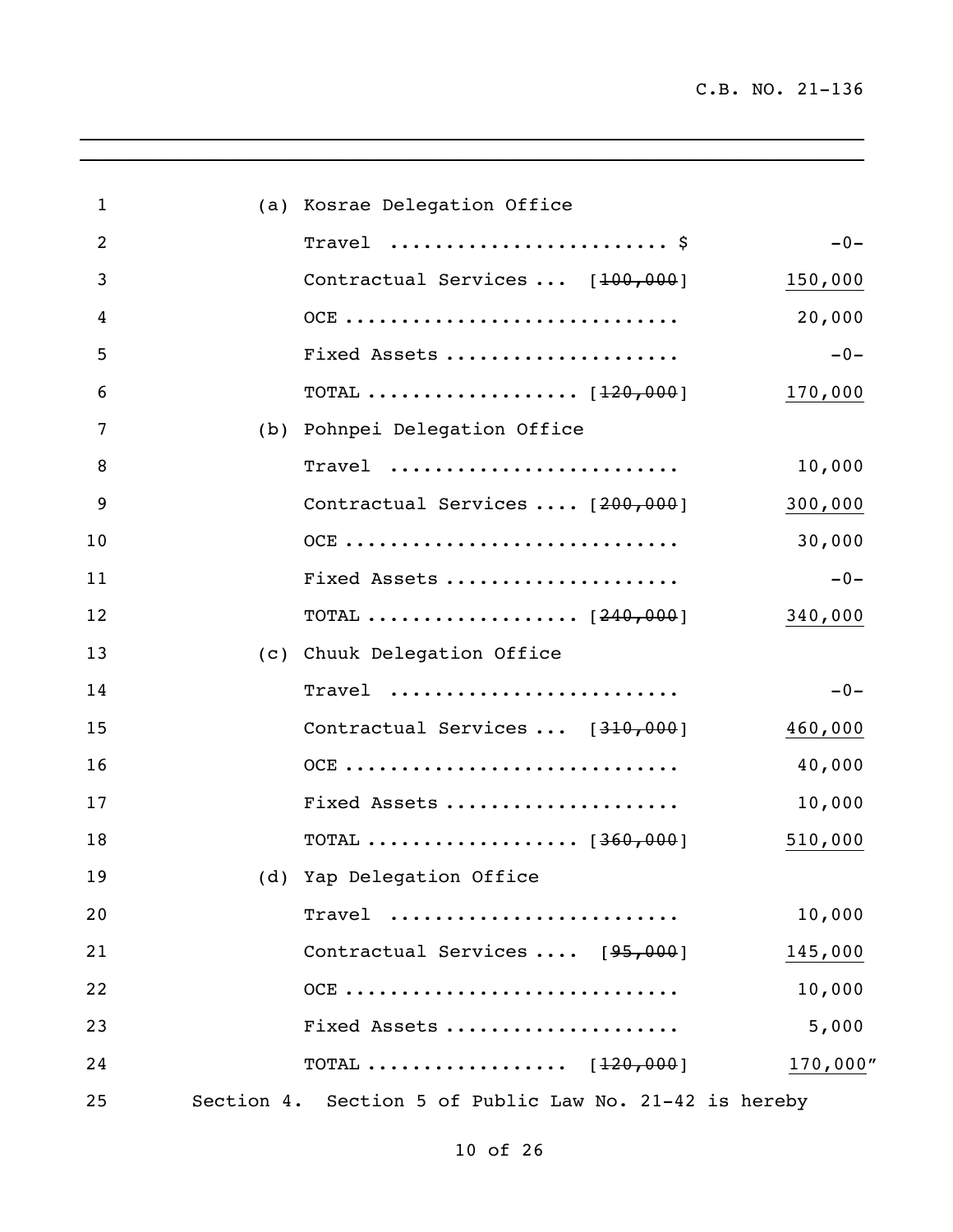| $\mathbf{1}$   | amended to read as follows:                                    |
|----------------|----------------------------------------------------------------|
| $\overline{2}$ | "Section 5. Operating Expenses of the National Auditor.        |
| 3              | The sum of $[$ \$895,420] \$940,420, or so much thereof as may |
| 4              | be necessary, is hereby appropriated from the General Fund     |
| 5              | of the Federated States of Micronesia for the fiscal year      |
| 6              | ending September 30, 2020, for the operations of the           |
| 7              | National Office of the Public Auditor. The sum                 |
| 8              | appropriated by this section shall be apportioned as           |
| 9              | follows:                                                       |
| 10             | Personnel \$[580,920] 625,920                                  |
| 11             |                                                                |
| 12             | Contractual Services 99,000                                    |
| 13             |                                                                |
| 14             |                                                                |
| 15             | Section 5. Section 8 of Public Law No. 21-42, as amended       |
| 16             | by Public Law No. 21-55, is hereby further amended to read as  |
| 17             | follows:                                                       |
| 18             | "Section 8. Grants, Subsidies and Contributions. The sum       |
| 19             | of [\$15,083,639] \$17,093,730, or so much thereof as may be   |
| 20             | necessary, is hereby appropriated from the General Fund of     |
| 21             | the Federated States of Micronesia for the fiscal year         |
| 22             | ending September 30, 2020, for the following grants,           |
| 23             | subsidies and contributions during fiscal year 2020.<br>The    |
| 24             | sum appropriated by this section shall be apportioned as       |
| 25             | follows:                                                       |

 $\mathcal{L}_\mathcal{L} = \mathcal{L}_\mathcal{L} = \mathcal{L}_\mathcal{L} = \mathcal{L}_\mathcal{L} = \mathcal{L}_\mathcal{L} = \mathcal{L}_\mathcal{L} = \mathcal{L}_\mathcal{L} = \mathcal{L}_\mathcal{L} = \mathcal{L}_\mathcal{L} = \mathcal{L}_\mathcal{L} = \mathcal{L}_\mathcal{L} = \mathcal{L}_\mathcal{L} = \mathcal{L}_\mathcal{L} = \mathcal{L}_\mathcal{L} = \mathcal{L}_\mathcal{L} = \mathcal{L}_\mathcal{L} = \mathcal{L}_\mathcal{L}$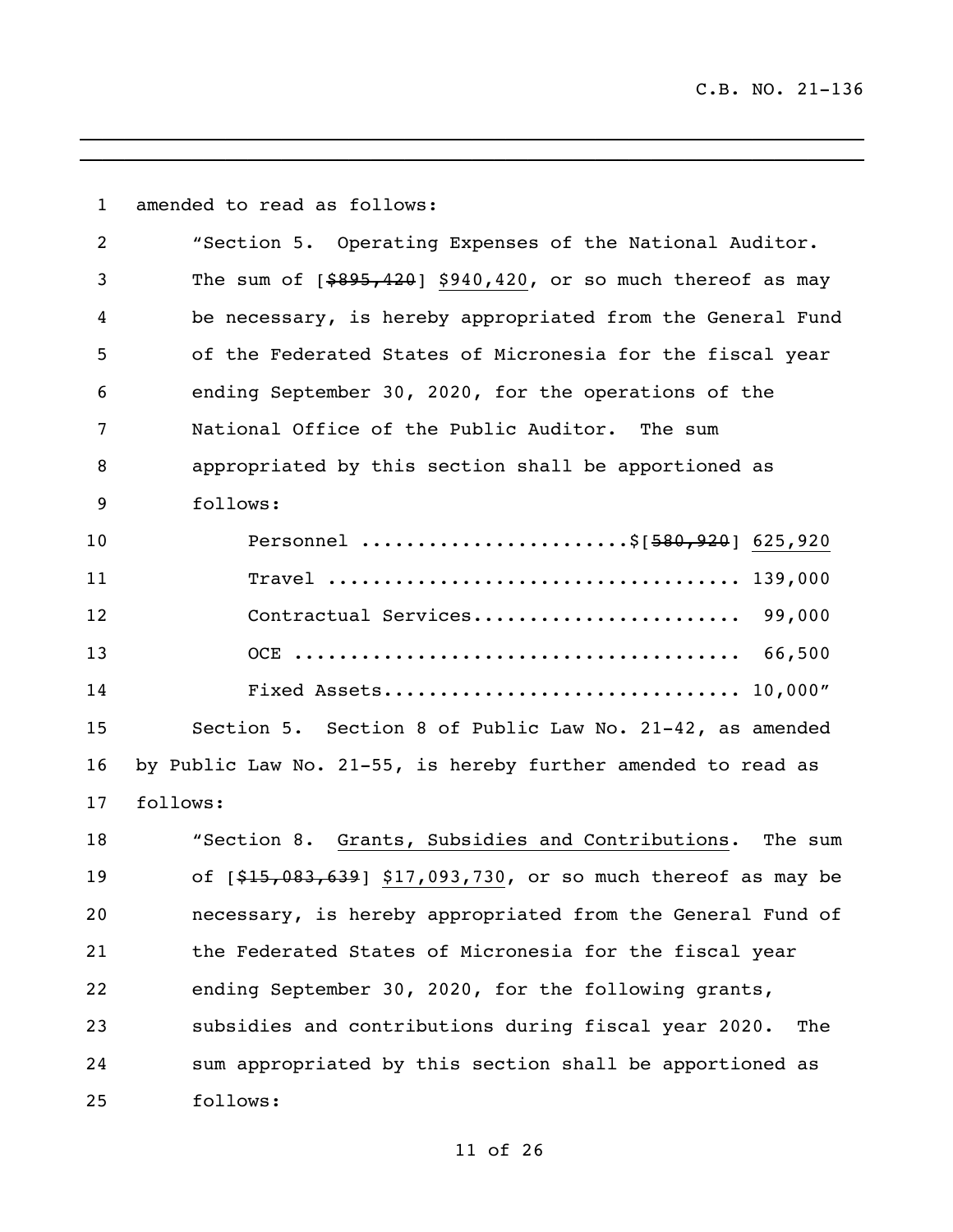$\_$  ,  $\_$  ,  $\_$  ,  $\_$  ,  $\_$  ,  $\_$  ,  $\_$  ,  $\_$  ,  $\_$  ,  $\_$  ,  $\_$  ,  $\_$  ,  $\_$  ,  $\_$  ,  $\_$ 

| $\mathbf{1}$   | (1) Office of the President.                            |
|----------------|---------------------------------------------------------|
| $\overline{2}$ | (a) Asia Pacific Inst. Broadcasting                     |
| 3              | Development (AIBD) \$ 4,500                             |
| 4              | (b) Asia-Pacific Broadcasting Union                     |
| 5              | 800<br>(ABU)                                            |
| 6              | (c) Pacific Island News Association<br>350              |
| 7              | (d) Asia Pacific Investment<br>250                      |
| 8              | (e) Former Presidents' Allowance  50,000                |
| 9              | (f) Joint Committee on Compact Review and               |
| 10             | Planning (JCRP); \$160,000 to be used for Jim Stovall's |
| 11             | legal fees [800,000]  960,000                           |
| 12             | (2) Department of Foreign Affairs.                      |
| 13             | (a) Pacific Island Forum Secretariat. 57,000            |
| 14             | (b) Secretariat of the Pacific Community 65,000         |
| 15             | $(c)$ ESCAP<br>5,000                                    |
| 16             | (d) UN Membership Fee $50,000$                          |
| 17             | (e) East West Center  5,000                             |
| 18             | (f) ACP Cotonou Membership Fees<br>17,000               |
| 19             | (g) SPC Office Space<br>29,670                          |
| 20             | 10,000<br>SIS Program<br>(h)                            |
| 21             | 600<br>IOM Membership Fee<br>(i)                        |
| 22             | 20,000<br>SPC Host Grant<br>(j)                         |
| 23             | Differential for foreign currency<br>(k)                |
| 24             | adjustment<br>1,290                                     |
| 25             | FSM Day<br>20,000<br>(1)                                |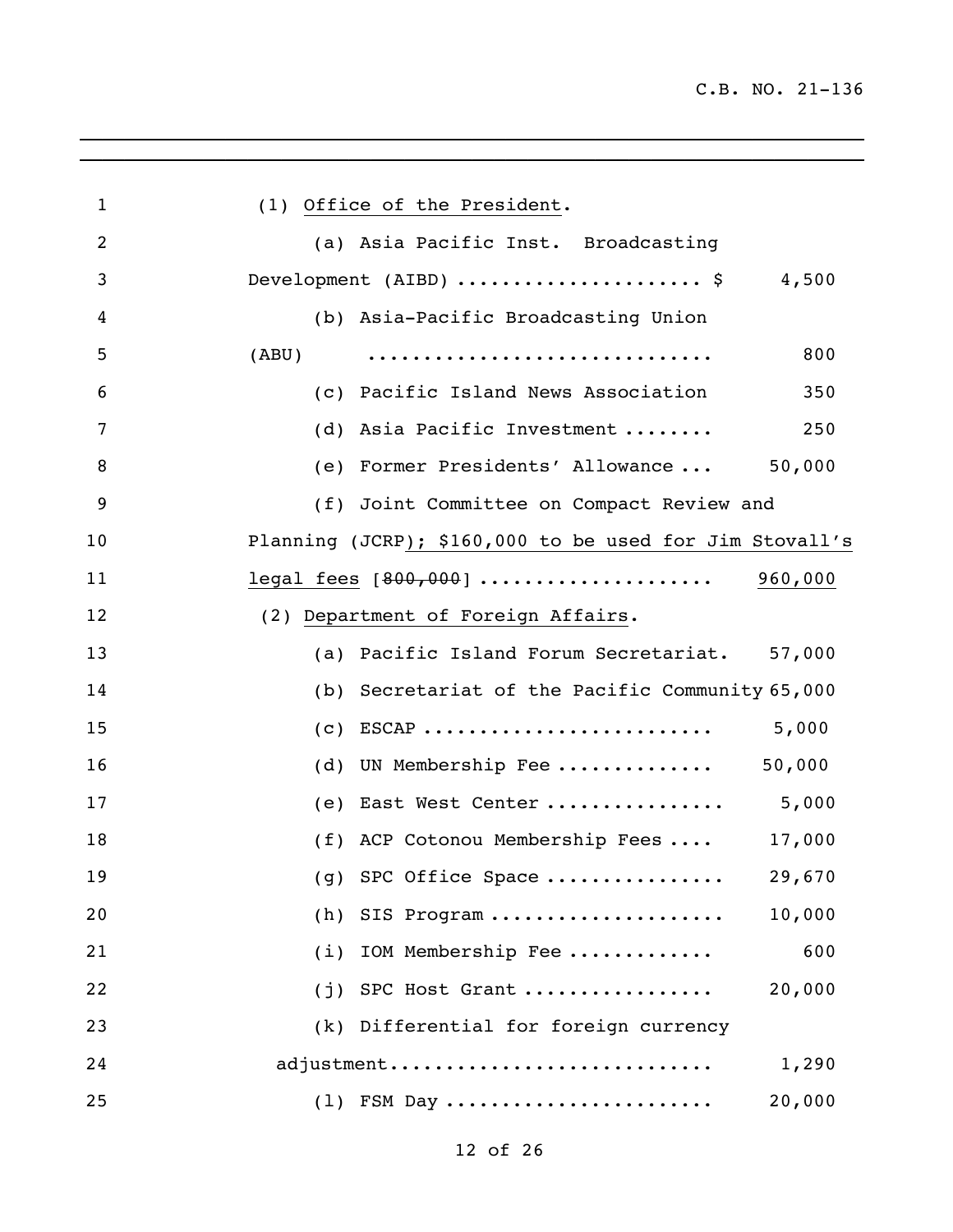| $\mathbf{1}$   | (m) 2020 Games in Japan - Representation and    |
|----------------|-------------------------------------------------|
| $\overline{2}$ | Participation (FSM Embassy/Tokyo) \$<br>30,000  |
| 3              | (o) Prior year obligation $-$ PIF  1,611        |
| 4              | (p) Guam consulate citizen's outreach 25,000    |
| 5              | (3) Department of Finance and Administration.   |
| 6              | (a) CTA-OCO Membership Fee $14,024$             |
| 7              | (b) Maintenance Fee for Financial               |
| 8              | Management System (FMIS) 55,000                 |
| 9              | 9,000<br>$(c)$ PITTA $-$ CTA                    |
| 10             | (d) ADB, IMF & Budget Finance Policy            |
| 11             | Consultations<br>25,000                         |
| 12             | 200,000<br>(e) Macro Economist Advisor          |
| 13             | (f) Global Forum Membership Fee 26,000          |
| 14             | (g) PFTAC Membership Fee<br>20,000              |
| 15             | (h) CTA Conference<br>35,000                    |
| 16             | (i) FSM national government taxes prior         |
| 17             | year debts to social security $(4th$ quarter    |
| 18             | $2018$ to 1 <sup>st</sup> quarter 2019)  44,000 |
| 19             | (j) Prior years obligations for Chuuk           |
| 20             | Finance Office<br>7,560                         |
| 21             | (k) Finance prior years obligations             |
| 22             | for acting capacity 1,150                       |
| 23             | (1) FSM Trust Fund Board<br>50,000              |
| 24             | (4) Department of Resources and Development.    |
| 25             | (a) Pacific Island Development Program          |

 $\mathcal{L}_\mathcal{L} = \mathcal{L}_\mathcal{L} = \mathcal{L}_\mathcal{L} = \mathcal{L}_\mathcal{L} = \mathcal{L}_\mathcal{L} = \mathcal{L}_\mathcal{L} = \mathcal{L}_\mathcal{L} = \mathcal{L}_\mathcal{L} = \mathcal{L}_\mathcal{L} = \mathcal{L}_\mathcal{L} = \mathcal{L}_\mathcal{L} = \mathcal{L}_\mathcal{L} = \mathcal{L}_\mathcal{L} = \mathcal{L}_\mathcal{L} = \mathcal{L}_\mathcal{L} = \mathcal{L}_\mathcal{L} = \mathcal{L}_\mathcal{L}$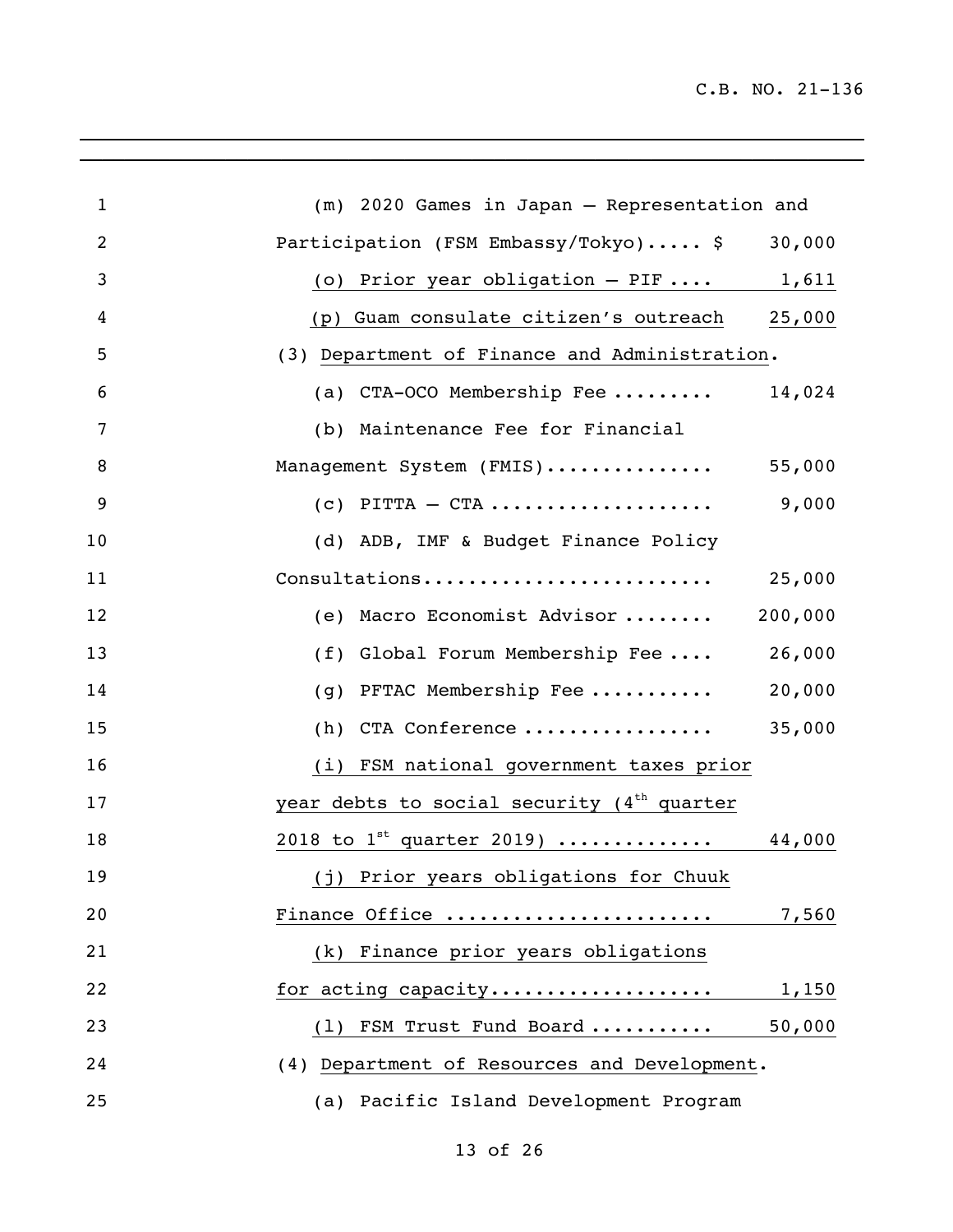| $\mathbf{1}$   |        | $(PIDP) \quad \ldots \ldots \ldots \ldots \ldots \ldots \ldots \ldots \ldots \$ | 15,000  |
|----------------|--------|---------------------------------------------------------------------------------|---------|
| $\overline{2}$ |        | (b) Pacific Asian Travel Association                                            |         |
| 3              | (PATA) |                                                                                 | 6,000   |
| 4              | (c)    | United Nations Development Program                                              | 30,000  |
| 5              | (d)    | Food Agriculture Organization (FAO) 4,800                                       |         |
| 6              | (e)    | Western Forestry Leadership Coalition                                           | 530     |
| 7              | (f)    | Matching to SPC Projects                                                        | 60,000  |
| 8              | (g)    | Micronesian Challenge                                                           | 10,000  |
| 9              | (h)    | Micronesian Cruise Association.                                                 | 2,500   |
| 10             | (i)    | South Pacific Tourism Organization                                              | 8,000   |
| 11             | (j)    | IRENA                                                                           | 250     |
| 12             | (k)    | Micronesia Trade Committee                                                      | 30,000  |
| 13             |        | (1) Convention on Biological Diversity                                          |         |
| 14             | (CBD)  |                                                                                 | 1,000   |
| 15             | (m)    | IFAD                                                                            | 500     |
| 16             | (n)    | UNIDO Membership                                                                | 1,000   |
| 17             |        | (o) Micronesia Island Forum Membership                                          |         |
| 18             | Fee    |                                                                                 | 15,000  |
| 19             |        | (p) Hosting of the Micronesian Islands                                          |         |
| 20             | Forum  |                                                                                 | 120,000 |
| 21             |        | (q) Pacific Festival                                                            | 100,000 |
| 22             |        | (5) Department of Health and Social Affairs.                                    |         |
| 23             |        | $(a)$ UNFPA                                                                     | 3,000   |
| 24             |        | $(b)$ WHO                                                                       | 4,650   |
| 25             |        | $(c)$ PIHOA                                                                     | 20,000  |
|                |        |                                                                                 |         |

 $\mathcal{L}_\mathcal{L} = \mathcal{L}_\mathcal{L} = \mathcal{L}_\mathcal{L} = \mathcal{L}_\mathcal{L} = \mathcal{L}_\mathcal{L} = \mathcal{L}_\mathcal{L} = \mathcal{L}_\mathcal{L} = \mathcal{L}_\mathcal{L} = \mathcal{L}_\mathcal{L} = \mathcal{L}_\mathcal{L} = \mathcal{L}_\mathcal{L} = \mathcal{L}_\mathcal{L} = \mathcal{L}_\mathcal{L} = \mathcal{L}_\mathcal{L} = \mathcal{L}_\mathcal{L} = \mathcal{L}_\mathcal{L} = \mathcal{L}_\mathcal{L}$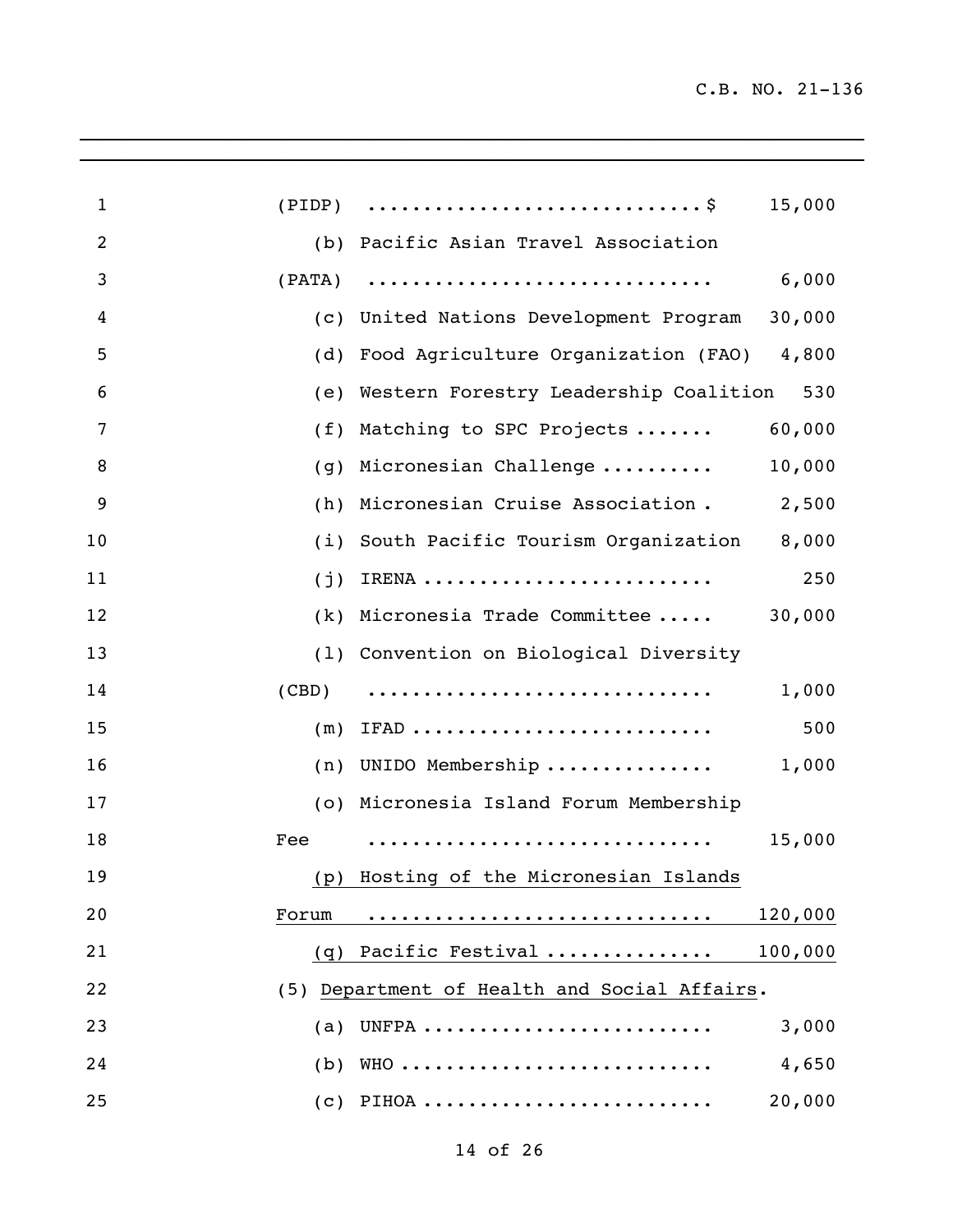| $\mathbf{1}$   | (d) Association of Territorial Health $$4,000$                                  |
|----------------|---------------------------------------------------------------------------------|
| $\overline{2}$ | Nursing and Medical Licensing<br>60,000<br>(e)                                  |
| 3              | 70,000<br>FSM Red Cross<br>(f)                                                  |
| 4              | 50,000<br>UNICEF (Vaccine & TB Drugs) $\ldots$<br>(g)                           |
| 5              | UN/FSM Women (CEDAW)<br>1,000<br>(h)                                            |
| 6              | Drug Quality Testing Project<br>3,000<br>(i)                                    |
| 7              | National Therapeutics & Standards<br>(j)                                        |
| 8              | Committee<br>37,000                                                             |
| 9              | (k) Antimicrobial Resistance (AMR)<br>10,000                                    |
| 10             | (1) FSM Youth Summit<br>50,000                                                  |
| 11             | 100,000<br>TB & Leprosy - Free Chuuk Project<br>(m)                             |
| 12             | Convention on the Rights of the<br>(n)                                          |
| 13             | $Child (CRC) \ldots \ldots \ldots \ldots \ldots \ldots \ldots \ldots$<br>40,270 |
| 14             | Response to measles outbreak and<br>(O)                                         |
| 15             | 500,000<br>novel coronavirus                                                    |
| 16             | (6) Department of Education.                                                    |
| 17             | 800,000<br>(a) Aid for Non-Public Schools                                       |
| 18             | (b) Aid to CMI Students $40,000$                                                |
| 19             | (c) Aid to PCC Students<br>100,000                                              |
| 20             | National Scholarship  3,000,000<br>(d)                                          |
| 21             | 75,000<br>National Close-up<br>(e)                                              |
| 22             | Merit Scholarship<br>275,000<br>(f)                                             |
| 23             | 100,000<br>Aid to FSM Students in Japan<br>(g)                                  |
| 24             | (h) Caroline College & Pastoral                                                 |
| 25             | Institute<br>75,000                                                             |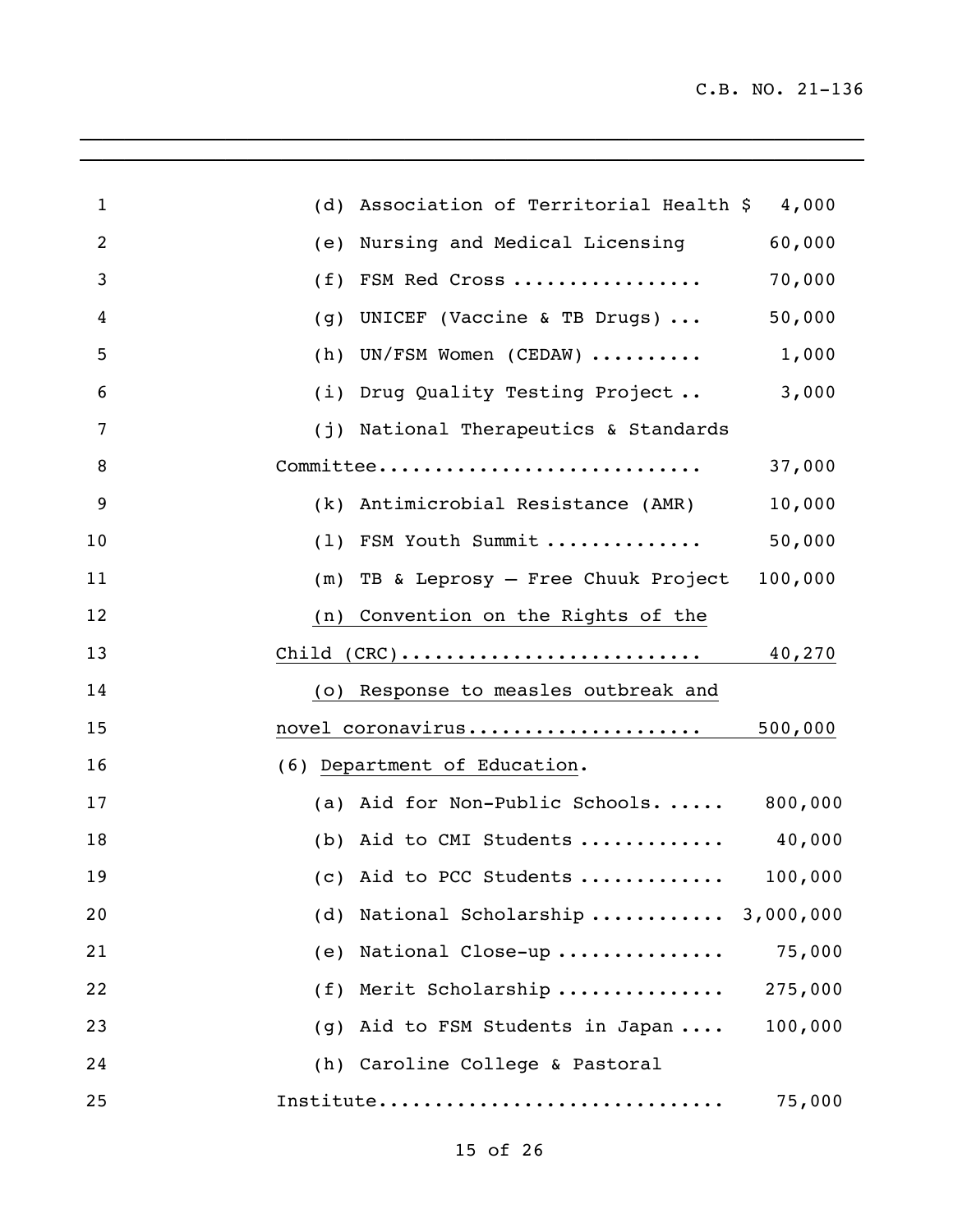| $\mathbf{1}$   | (i) Faithwalk Christian College  \$                                         | 75,000  |
|----------------|-----------------------------------------------------------------------------|---------|
| $\overline{2}$ | Aid to FSM Students in China<br>(j)                                         | 35,000  |
| 3              | (k) Aid to FSM Students in Fiji                                             | 35,000  |
| 4              | (7) Department of Transportation,                                           |         |
| 5              | Communication & Infrastructure.                                             |         |
| 6              | (a) Asia Pacific Telecommunity                                              | 11,000  |
| 7              | International Telecommunications<br>(b)                                     |         |
| 8              | $Union(TTU) \ldots \ldots \ldots \ldots \ldots \ldots \ldots \ldots \ldots$ | 20,867  |
| 9              | $ICAO$<br>(c)                                                               | 28,050  |
| 10             | FSM Capital Energy<br>(d)                                                   | 600,000 |
| 11             | Micronesian Shipping Commission.<br>(e)                                     | 25,000  |
| 12             | (f) Fuel and Provisions for Caroline                                        |         |
| 13             | Voyager and Navigator 1,345,830                                             |         |
| 14             | MS Navigator - Repair services<br>(g)                                       | 100,000 |
| 15             | Overtime owed to Shipping crew 100,000<br>(h)                               |         |
| 16             | (i) Shipment cost of ground service                                         |         |
| 17             | equipment to the FSM States 17,500                                          |         |
| 18             | (8) Department of Justice.                                                  |         |
| 19             | (a) States Joint Law Enforcement:                                           |         |
| 20             | Kosrae                                                                      | 75,000  |
| 21             | (b) States Joint Law Enforcement:                                           |         |
| 22             | Pohnpei                                                                     | 200,000 |
| 23             | (c) States Joint Law Enforcement:                                           |         |
| 24             | Chuuk, of which \$80,000 shall be used to                                   |         |
| 25             | purchase two vehicles for Municipal                                         |         |

 $\mathcal{L}_\mathcal{L} = \mathcal{L}_\mathcal{L} = \mathcal{L}_\mathcal{L} = \mathcal{L}_\mathcal{L} = \mathcal{L}_\mathcal{L} = \mathcal{L}_\mathcal{L} = \mathcal{L}_\mathcal{L} = \mathcal{L}_\mathcal{L} = \mathcal{L}_\mathcal{L} = \mathcal{L}_\mathcal{L} = \mathcal{L}_\mathcal{L} = \mathcal{L}_\mathcal{L} = \mathcal{L}_\mathcal{L} = \mathcal{L}_\mathcal{L} = \mathcal{L}_\mathcal{L} = \mathcal{L}_\mathcal{L} = \mathcal{L}_\mathcal{L}$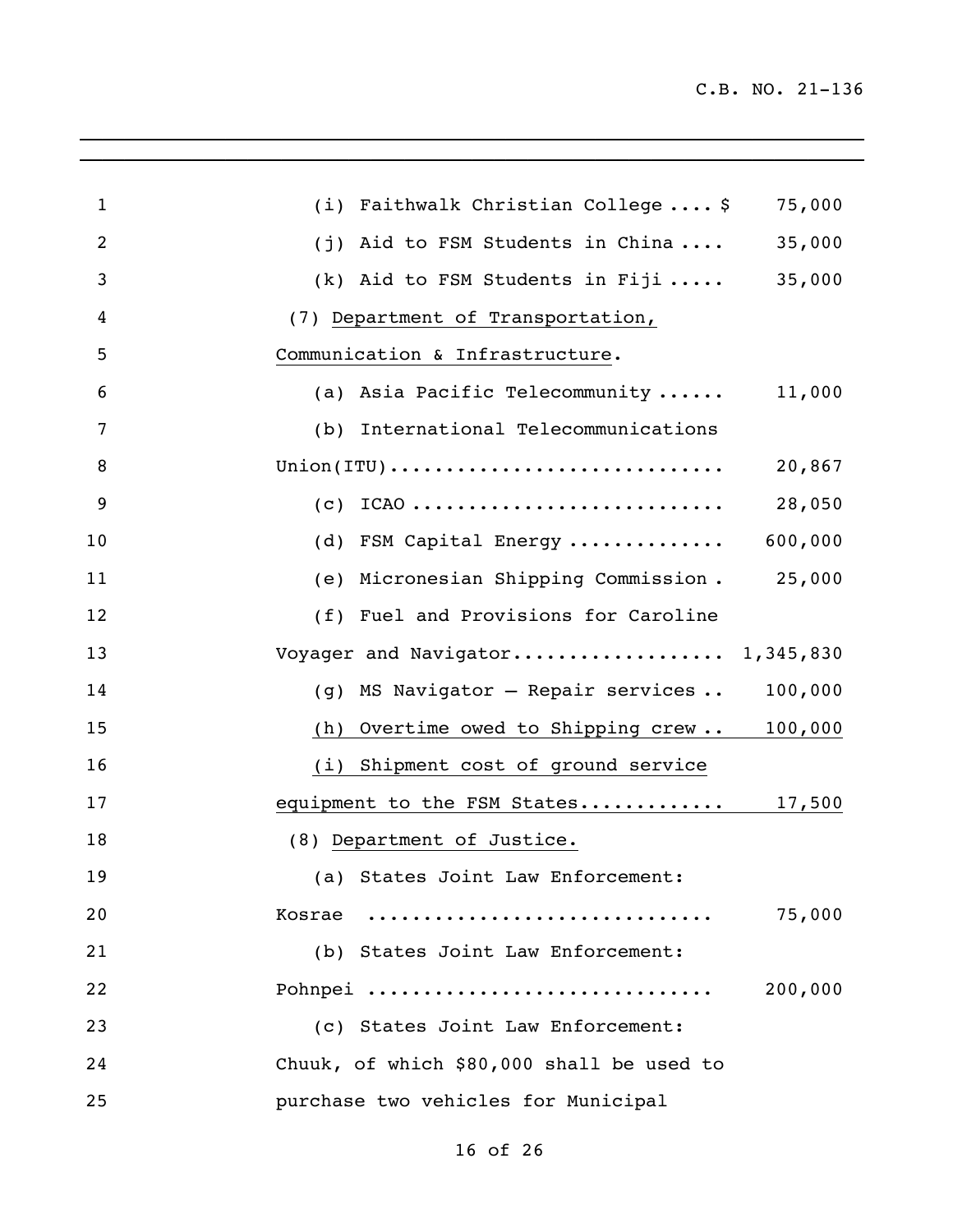| $\mathbf{1}$   | Police\$  \$                                       | 200,000 |
|----------------|----------------------------------------------------|---------|
| $\overline{2}$ | (d) States Joint Law Enforcement: Yap 75,000       |         |
| 3              | (e) Police Academy                                 | 200,000 |
| 4              | $(f)$ Fuel Subsidy                                 | 200,000 |
| 5              | WIPO<br>(g)                                        | 33,966  |
| 6              | (h) Patrol boats - replenishment for               |         |
| 7              | unplanned search and rescue and outreach           |         |
| 8              | trips, and additional funding for                  |         |
| 9              | administrative and humanitarian assistance 300,000 |         |
| 10             | (i) Reimbursement for investigation and            |         |
| 11             | prosecution to support Yap State                   | 210,000 |
| 12             | (j) Interpol membership and activities             | 30,000  |
| 13             | (k) Security for the MIF $33,000$                  |         |
| 14             | (9) Department of Environment, Climate             |         |
| 15             | Change and Emergency Management                    |         |
| 16             | (a) UNEP                                           | 835     |
| 17             | $(b)$ UNFCC                                        | 325     |
| 18             | $(c)$ UNCCD                                        | 195     |
| 19             | (d) SPREP Membership                               | 10,768  |
| 20             | Waigani Convention<br>(e)                          | 1,190   |
| 21             | SPREP-Noumea Convention<br>(f)                     | 1,764   |
| 22             | Earth Day Activities<br>(g)                        | 15,000  |
| 23             | $7th$ Bi-Annual Environment<br>(h)                 |         |
| 24             | Conference                                         | 20,000  |
| 25             | (i) Basel Convention                               | 197     |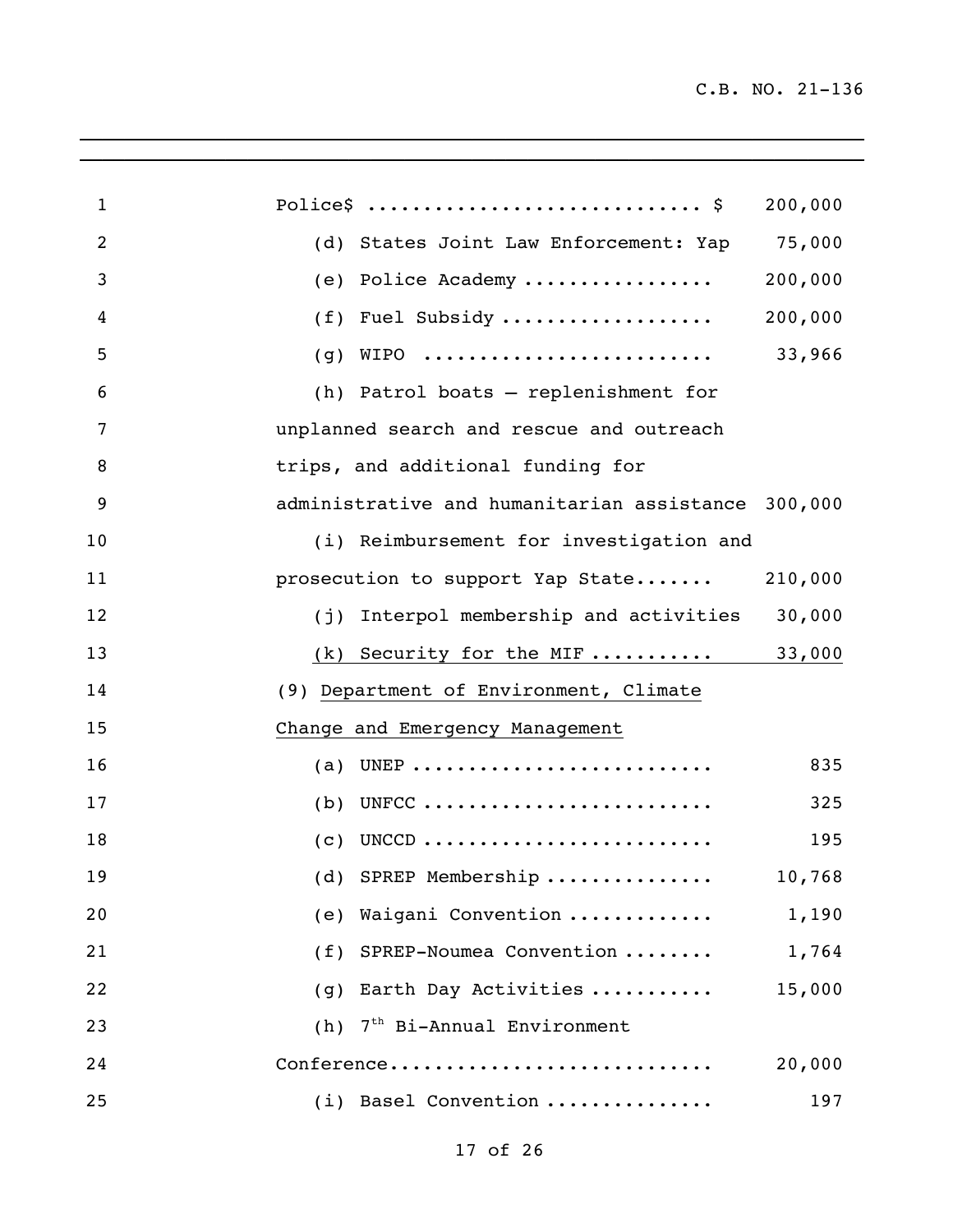| $\mathbf{1}$   | $(j)$ Kyoto Protocol  \$<br>484             |  |
|----------------|---------------------------------------------|--|
| $\overline{2}$ | $(k)$ WMO Membership<br>15,000              |  |
| 3              | (10) Office of NACHP.                       |  |
| 4              | (a) UNESCO<br>4,000                         |  |
| 5              | 2,760<br>$NCSHPO$<br>(b)                    |  |
| 6              | 100<br>PARBICA<br>(C)                       |  |
| 7              | PIALA<br>100<br>(d)                         |  |
| 8              | WHC<br>54<br>(e)                            |  |
| 9              | 50<br>$(f)$ Library fee                     |  |
| 10             | (11) Office of the National Public Auditor. |  |
| 11             | (a) APIPA - Staff Development and           |  |
| 12             | Membership Fee<br>1,750                     |  |
| 13             | (b) PASAI - Staff Development and           |  |
| 14             | Membership Fee<br>15,000                    |  |
| 15             | (c)2020 Conference - Staff Development      |  |
| 16             | 29,000<br>and Membership Fee                |  |
| 17             | (12) Congress of the Federated States of    |  |
| 18             | Micronesia.                                 |  |
| 19             | (a) IPU Conference, PROVIDED THAT,          |  |
| 20             | 130,000 shall be used for subsidies to      |  |
| 21             | the IPU $[100, 000]$<br>230,000             |  |
| 22             | 50,000<br>(b) Climate Change Conference     |  |
| 23             | $(c)$ ACP<br>30,000                         |  |
| 24             | $(d)$ APPF<br>50,000                        |  |
| 25             | (e) Staff Upgrade<br>25,000                 |  |

 $\mathcal{L}_\mathcal{L} = \mathcal{L}_\mathcal{L} = \mathcal{L}_\mathcal{L} = \mathcal{L}_\mathcal{L} = \mathcal{L}_\mathcal{L} = \mathcal{L}_\mathcal{L} = \mathcal{L}_\mathcal{L} = \mathcal{L}_\mathcal{L} = \mathcal{L}_\mathcal{L} = \mathcal{L}_\mathcal{L} = \mathcal{L}_\mathcal{L} = \mathcal{L}_\mathcal{L} = \mathcal{L}_\mathcal{L} = \mathcal{L}_\mathcal{L} = \mathcal{L}_\mathcal{L} = \mathcal{L}_\mathcal{L} = \mathcal{L}_\mathcal{L}$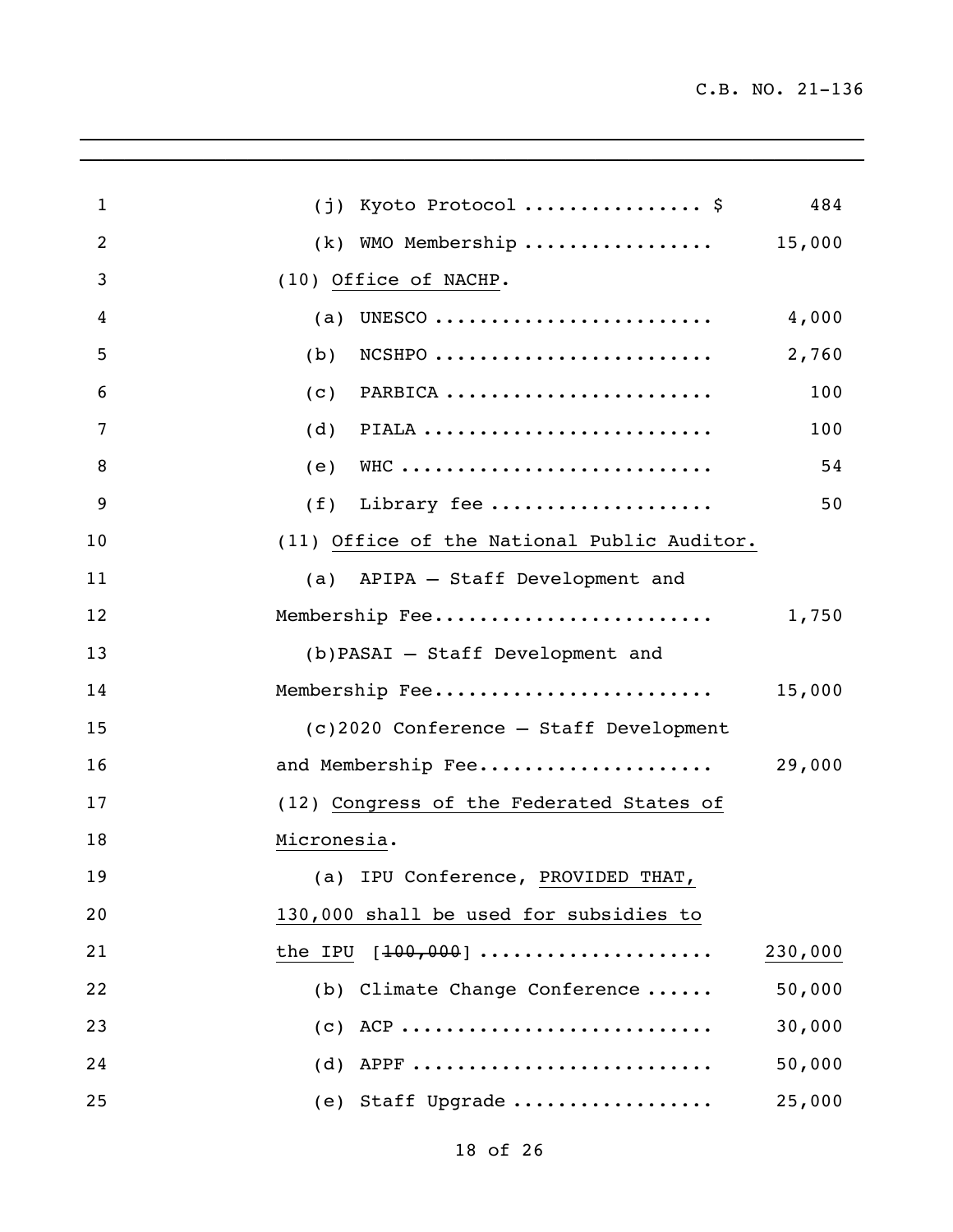$\_$  ,  $\_$  ,  $\_$  ,  $\_$  ,  $\_$  ,  $\_$  ,  $\_$  ,  $\_$  ,  $\_$  ,  $\_$  ,  $\_$  ,  $\_$  ,  $\_$  ,  $\_$  ,  $\_$  ,  $\_$  ,  $\_$ 

| $\mathbf{1}$   | World Bank-IMF Annual Meeting. \$<br>(f)                                    | 50,000    |
|----------------|-----------------------------------------------------------------------------|-----------|
| $\overline{2}$ | MRA Conference in Japan<br>(g)                                              | 30,000    |
| 3              | Fisheries Meeting<br>(h)                                                    | 30,000    |
| 4              | IPU Annual Dues<br>(i)                                                      | 12,500    |
| 5              | (j) COFA Alliance National Network                                          |           |
| 6              | $(CANN)$                                                                    | 25,000    |
| 7              | (k) Travel to Investment Advisor                                            |           |
| 8              | $(\texttt{Wilshire}) \dots \dots \dots \dots \dots \dots \dots \dots \dots$ | 70,000    |
| 9              | (1) Compact Historical Project                                              | 25,000    |
| 10             | (m) Assistance for Jennifer Chieng/                                         |           |
| 11             | Olympic Training                                                            | 25,000    |
| 12             | (n) Micronesia Productions                                                  | 70,000    |
| 13             | (o) Prior and current year Member and                                       |           |
| 14             | staff housing                                                               | 62,000    |
| 15             | (13) Resources (Other Grants,                                               |           |
| 16             | Subsidies & Contributions)                                                  |           |
| 17             | (a) COM Board Meeting                                                       | 5,000     |
| 18             | (b) COM-FSM Treaty Obligation  25,000                                       |           |
| 19             | (c) FSM Social Security                                                     |           |
| 20             | Administration                                                              | 1,000,000 |
| 21             | State Judiciaries: Kosrae<br>(d)                                            | 40,000    |
| 22             | (e) State Judiciaries: Pohnpei                                              | 60,000    |
| 23             | (f) State Judiciaries: Chuuk                                                | 110,000   |
| 24             | (g) State Judiciaries: Yap                                                  | 40,000    |
| 25             | (h) National Law Day                                                        | 50,000    |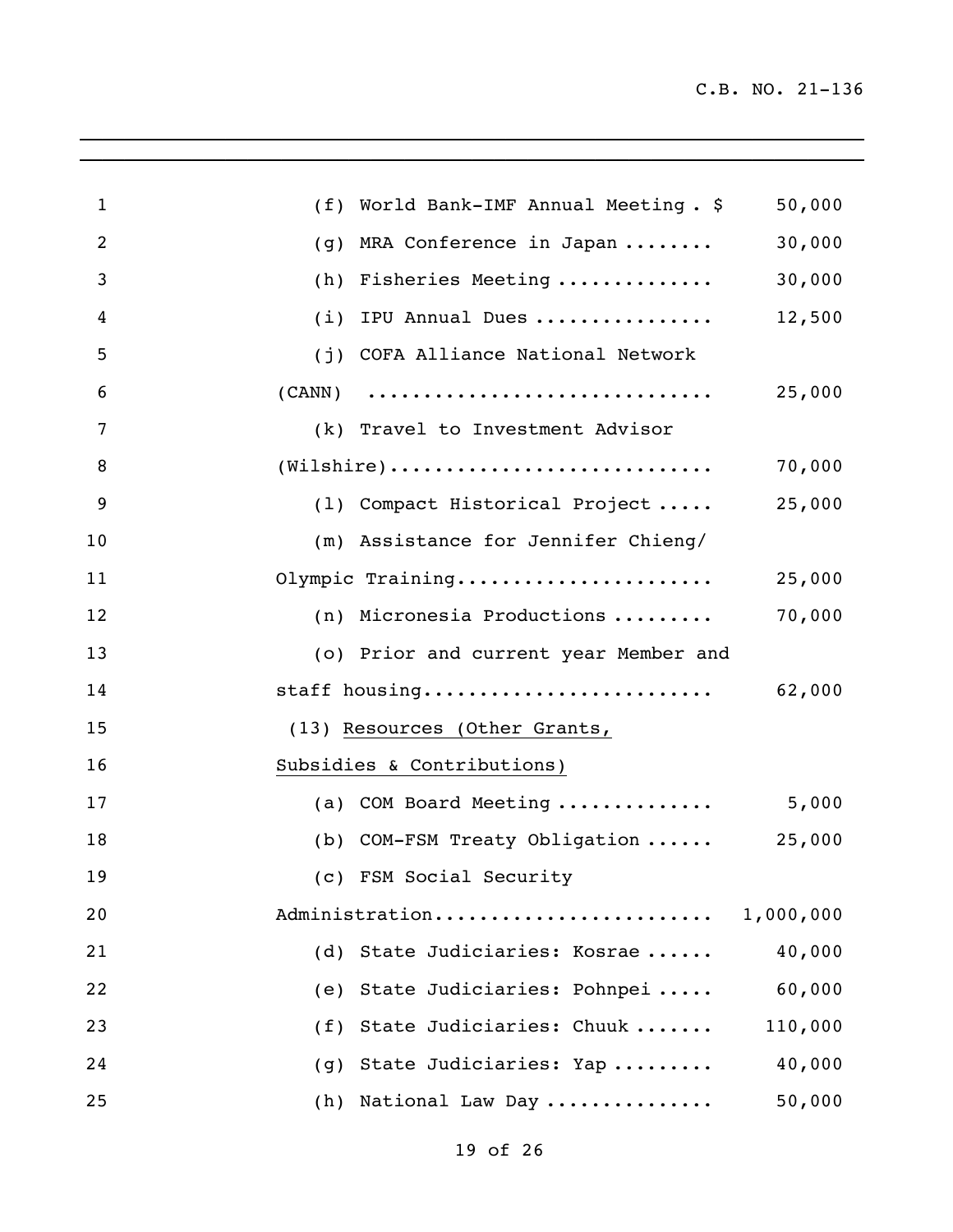| $\mathbf{1}$ | (i) Micronesian Legal Services                      |          |
|--------------|-----------------------------------------------------|----------|
| 2            | Corporation $(MLSC)$ \$                             | 250,000  |
| 3            | (j) NORMA-Forum Fisheries Agency (FFA) 62,638       |          |
| 4            | NORMA - WCPFC Tuna Commission Fee<br>(k)            | 257,284  |
| 5            | Independence Day Activities<br>(1)                  | 50,000   |
| 6            | (m) MLFC Loan Payment                               | 260,000  |
| 7            | (n) Single Audit Fee (FY 2019) $\ldots$ .           | 460,000  |
| 8            | (o) Staff housing                                   | 660,000  |
| 9            | (p) Recruitment & Repatriation  223,218             |          |
| 10           | (q) Legal and Advocacy Services in                  |          |
| 11           | Washington D.C. (A&P)                               | $-0-$    |
| 12           | (r) Pacific Missionary Aviation-Subsidy 100,000     |          |
| 13           | (s) Caroline Island Air - Subsidy to                |          |
| 14           | assist with insurance costs                         | 100,000  |
| 15           | (t) National Olympic Committee - Olympic            |          |
| 16           | Qualifiers and Coaching                             | 45,000   |
| 17           | (u) Saint Cecilia Catholic School-School            |          |
| 18           | bus and classroom renovations                       | 70,000   |
| 19           | (v) Acting Capacity-Jeem Lippwe                     | 15,000   |
| 20           | (w) Acting Capacity-Henry Shrew                     | 15,000   |
| 21           | $(x)$ Micare subsidy                                | 680,000" |
| 22           | Section 6. Section 9 of Public Law No. 21-42, as    |          |
| 23           | amended by Public Law No. 21-55, is hereby further  |          |
| 24           | amended to read as follows:                         |          |
| 25           | Section 9. Capital and Human Resources Development. |          |

 $\overline{a_1}$  ,  $\overline{a_2}$  ,  $\overline{a_3}$  ,  $\overline{a_4}$  ,  $\overline{a_5}$  ,  $\overline{a_6}$  ,  $\overline{a_7}$  ,  $\overline{a_8}$  ,  $\overline{a_9}$  ,  $\overline{a_9}$  ,  $\overline{a_9}$  ,  $\overline{a_9}$  ,  $\overline{a_9}$  ,  $\overline{a_9}$  ,  $\overline{a_9}$  ,  $\overline{a_9}$  ,  $\overline{a_9}$  ,

of 26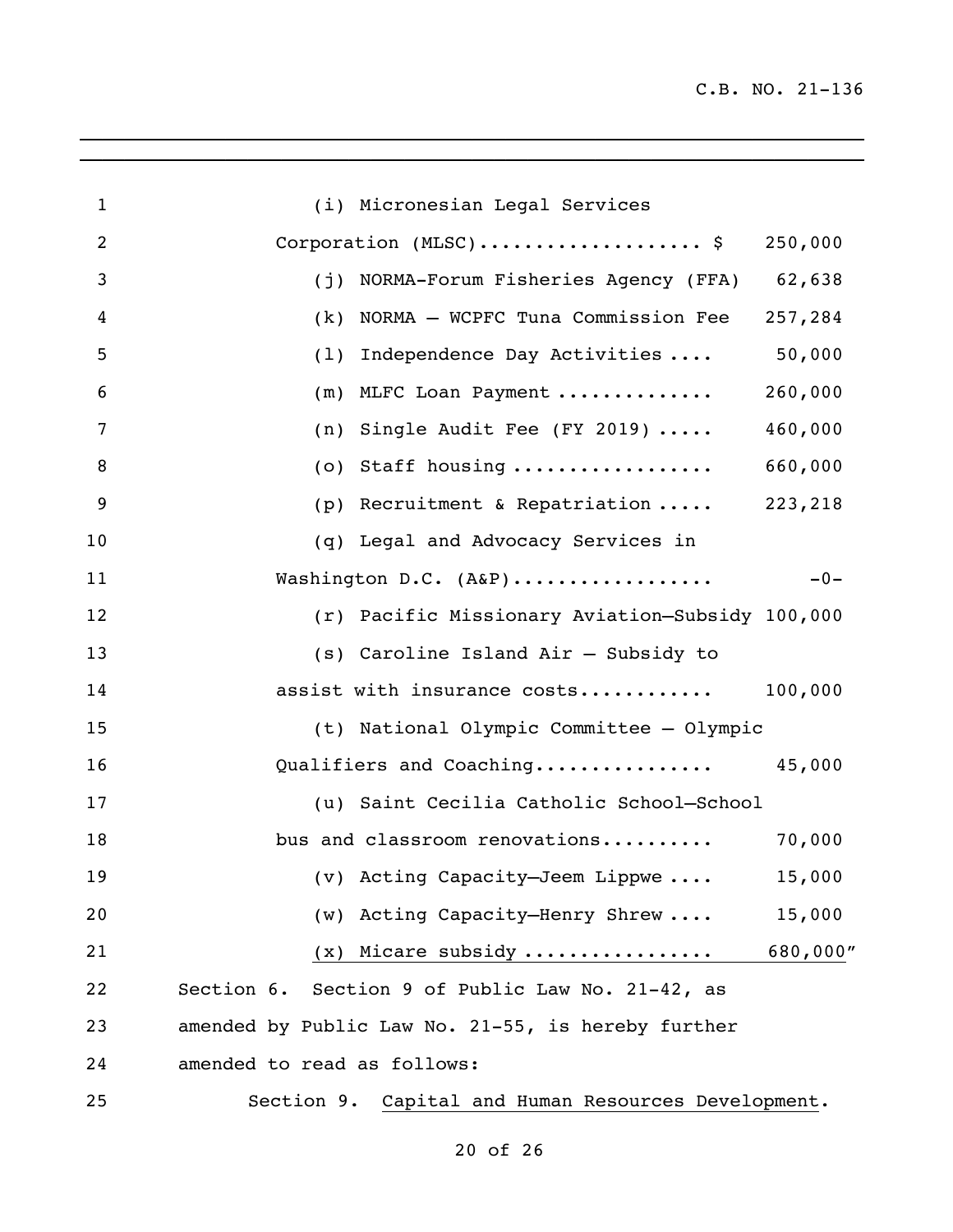| $\mathbf{1}$ | The sum of $\{ $12,416,423]$ \$16,949,326 or so much thereof as |
|--------------|-----------------------------------------------------------------|
| 2            | may be necessary, is hereby appropriated from the General       |
| 3            | Fund of the Federated States of Micronesia for the fiscal       |
| 4            | year ending September 30, 2020, for the following capital       |
| 5            | improvements, development programs, and projects and human      |
| 6            | resources development. Of the total amount of funds             |
| 7            | appropriated herein, \$1,000,000 shall be deemed to come        |
| 8            | from funds available under the amended Compact from             |
| 9            | education sector; and $$1,246,022$ shall be deemed to come      |
| 10           | from funds available under Supplemental Education Grant.        |
| 11           | The sum appropriated by this section shall be apportioned       |
| 12           | as follows:                                                     |
| 13           | (1) College of Micronesia - FSM.                                |
| 14           | (a) College of Micronesia-FSM $$4,050,000$                      |
| 15           | (b) FSM Fisheries and Maritime Institute                        |
| 16           | 875,611<br>(FMI)                                                |
| 17           | (c) College of Micronesia-FSM SEG                               |
| 18           | Funding<br>689,948                                              |
| 19           | (d) COM-FSM Endowment Fund<br>300,000                           |
| 20           | (2) Department of Finance & Administration.                     |
| 21           | FSM Warehouse lease & maintenance<br>40,000<br>(a)              |
| 22           | 15,000<br>(b) PCD Awareness & Training $\ldots \ldots$          |
| 23           | (3) Department of Resources & Development.                      |
| 24           | (a) R&D SNLC $[-0 -]$<br>100,000                                |
| 25           | (b) Enhancing Tourism: Kosrae subsidy to                        |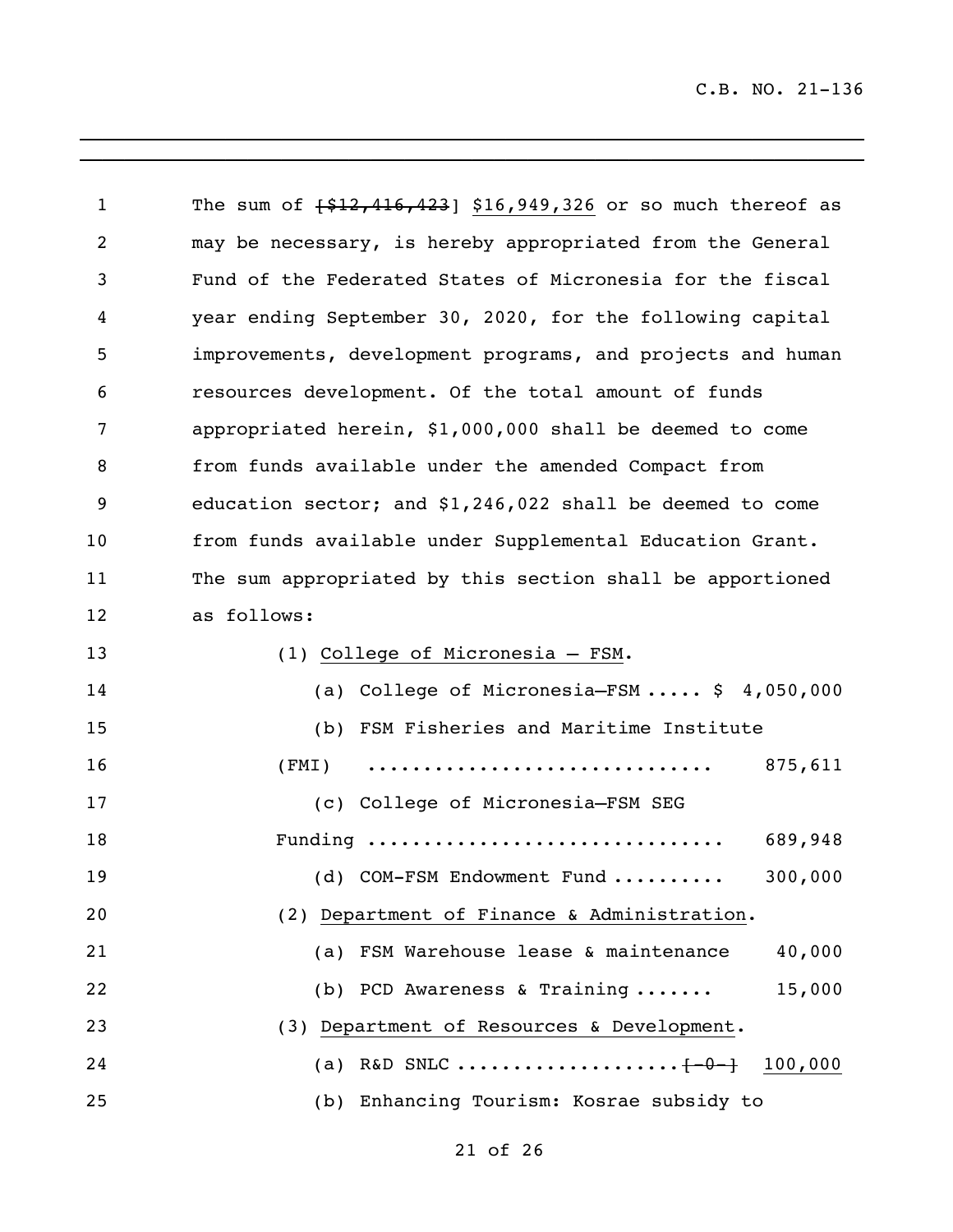| $\mathbf{1}$   | the Office of the Governor of the States      |
|----------------|-----------------------------------------------|
| $\overline{2}$ | of Kosrae; PROVIDED THAT, no funds shall      |
| 3              | be used for travel expenses\$<br>250,000      |
| 4              | (c) Enhancing Tourism: Pohnpei 500,000        |
| 5              | (d) Enhancing Tourism: Chuuk - to be          |
| 6              | apportioned as follows:                       |
| 7              | (1) Chuuk Visitor's Bureau $120,000$          |
| 8              | (2) Environmental Protection                  |
| 9              | Agency - Solid Waste Program 120,000          |
| 10             | (3) Department of Agriculture -               |
| 11             | Forestry & Conservation<br>100,000            |
| 12             | $(4)$ Fisheries<br>100,000                    |
| 13             | $(5)$ Chuuk Women's Council $(CWC)$ 30,000    |
| 14             | (6) Chuuk Public Health - non-                |
| 15             | communicable disease (NDC) prevention,        |
| 16             | 30,000<br>education and outreach              |
| 17             | (e) Enhancing Tourism: Yap-to be used         |
| 18             | for Yap Stone Money Banks and Paths, Yap      |
| 19             | Historical Sites, and other land-based        |
| 20             | tourism development projects; PROVIDED THAT,  |
| 21             | no funds shall be used for travel expenses    |
| 22             | and no funds shall be expended until there    |
| 23             | is an Official Tourism Plan in place  250,000 |
| 24             | Department of Transportation,<br>(4)          |
| 25             | Communications and Infrastructure             |

 $\overline{\phantom{a}}$  , and the contribution of the contribution of the contribution of the contribution of the contribution of the contribution of the contribution of the contribution of the contribution of the contribution of the

of 26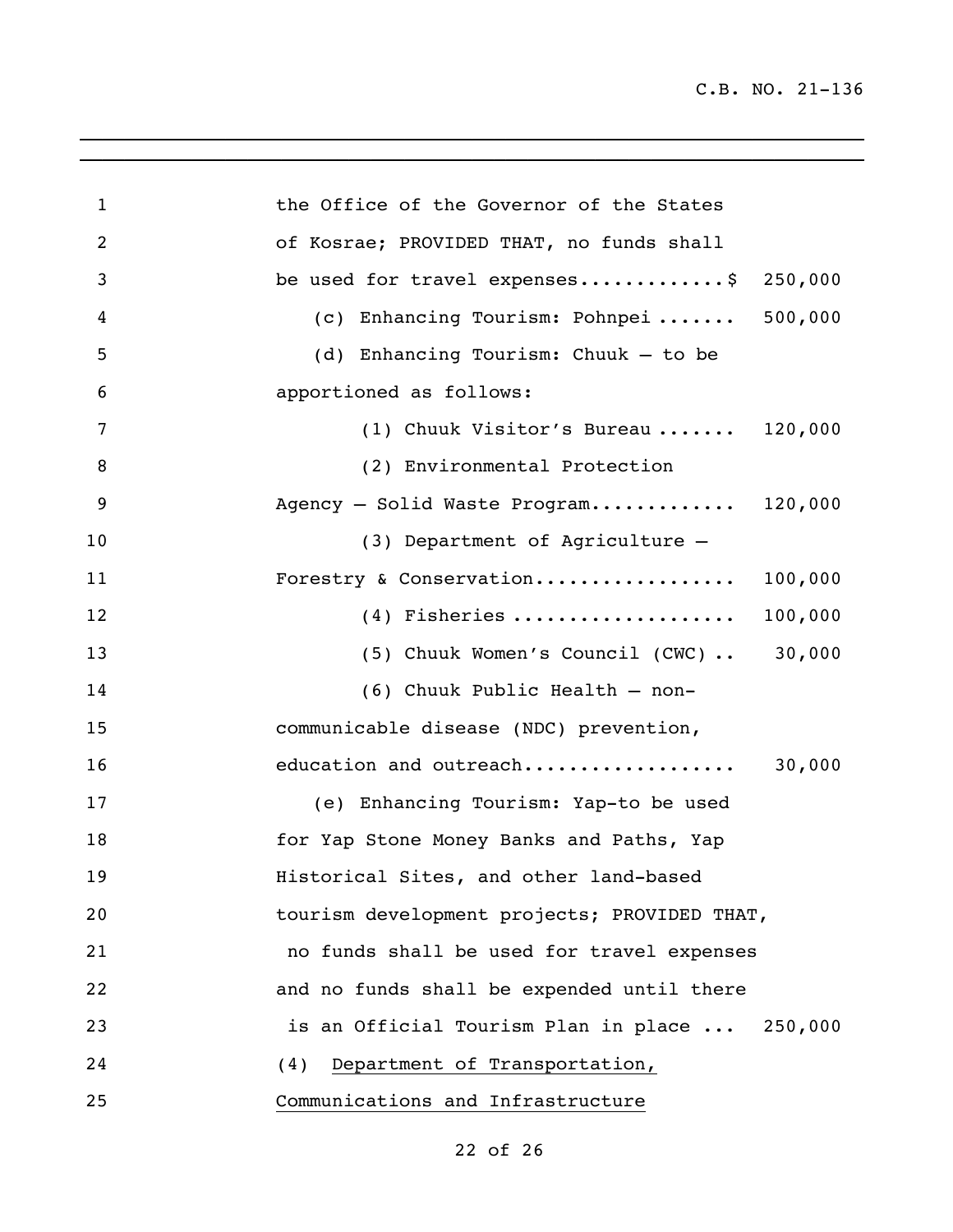\_\_\_\_\_\_\_\_\_\_\_\_\_\_\_\_\_\_\_\_\_\_\_\_\_\_\_\_\_\_\_\_\_\_\_\_\_\_\_\_\_\_\_\_\_\_\_\_\_\_\_\_\_\_\_\_\_\_\_\_\_\_\_\_\_\_\_\_\_\_

| $\mathbf{1}$   | (a) Operation and Dry-Docking of                    |
|----------------|-----------------------------------------------------|
| $\overline{2}$ | Caroline Voyager and Navigator\$1,500,000           |
| 3              | (b) FSM National Government Computer                |
| 4              |                                                     |
| 5              | (c) AIP Matching Fund  961,667                      |
| 6              | (d) Relocation of power and telephone               |
| 7              | lines in Pohnpei - Madolenihmw 250,000              |
| 8              | (5) Department of Justice.                          |
| 9              | (a) Anti-Human Trafficking Enforcement,             |
| 10             | Campaign and Investigation<br>125,000               |
| 11             | (b) Victims Shelter & Services<br>100,000           |
| 12             | 125,000<br>(c) Boat maintenance                     |
| 13             | (6) Department of Environment, Climate              |
| 14             | Change and Emergency Management.                    |
| 15             | (a) National & State Table Top                      |
| 16             | Exercise<br>30,000                                  |
| 17             | (b) Outer Island Trip Assessment-                   |
| 18             | 80,000<br>Climate Change & Disaster Risk Management |
| 19             | (c) National Joint Platform for                     |
| 20             | Environment & Risk Resilience<br>20,000             |
| 21             | (d) International Day for Disaster                  |
| 22             | Reduction<br>12,000                                 |
| 23             | (e) Training & Maintenance for Radio                |
| 24             | Communication<br>14,000                             |
| 25             | (f) Fostering Sustainable Solid Waste               |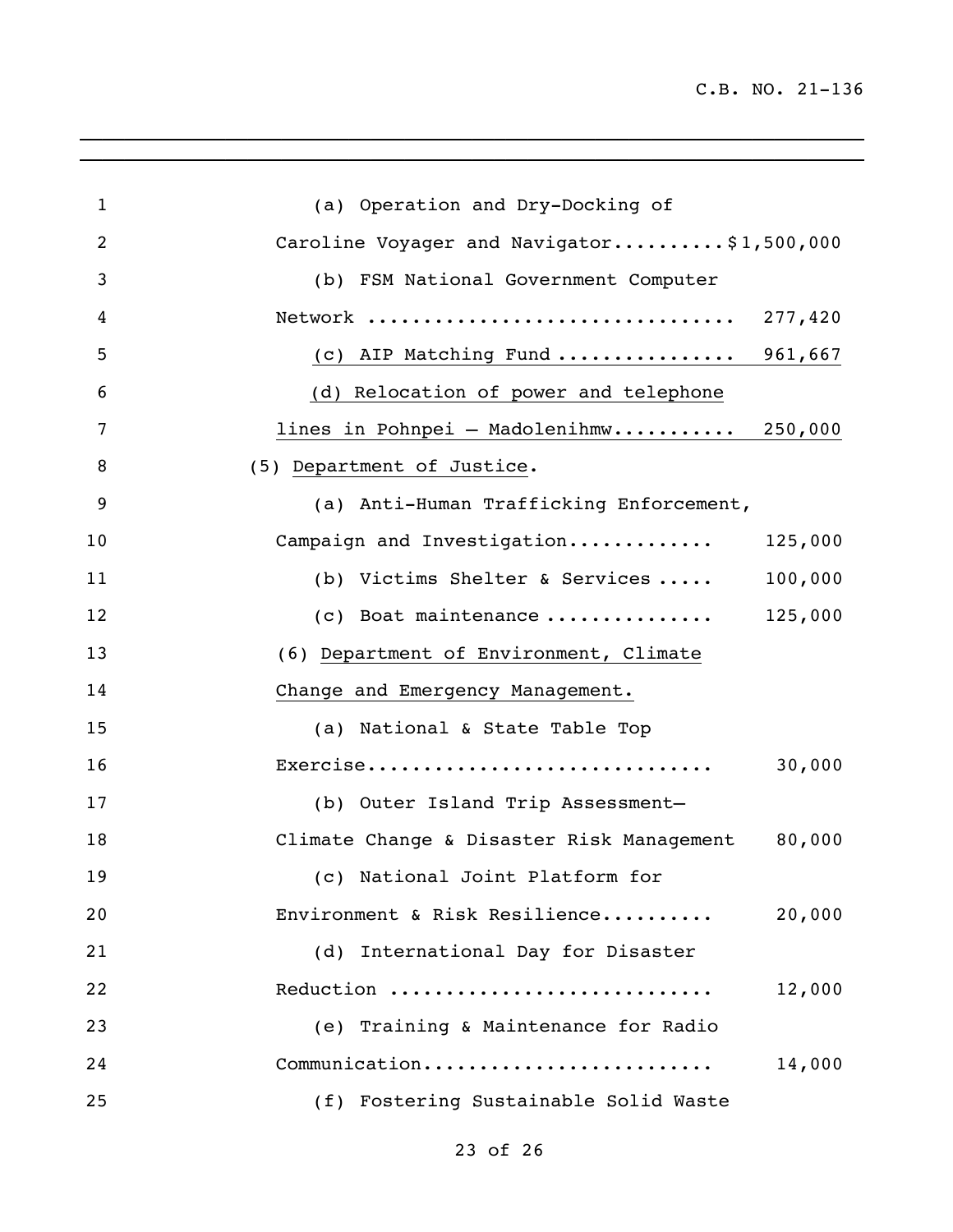| $\mathbf{1}$   | Management Systems in FSM \$                 | 165,000 |
|----------------|----------------------------------------------|---------|
| 2              | (7) National Election.                       |         |
| 3              | (a) National Election (Voter ID              |         |
| 4              | Card Project)                                | $-0-$   |
| 5              | (8) Department of Health and Social Affairs. |         |
| 6              | MOE-BHWP<br>(a)                              | 22,200  |
| 7              | (b) Electronic Record System                 | 50,000  |
| 8              | (c) Rheumatic Heart Program                  | 120,000 |
| $\overline{9}$ | Medical Specialist Team<br>(d)               | 195,000 |
| 10             | (e) National Women Council                   | 50,000  |
| 11             | (f) Vector Surveillance & Control            |         |
| 12             | Program                                      | 50,000  |
| 13             | (g) Histopathology laboratory                | 60,000  |
| 14             | (h) FSM Food safety laboratory               | 40,000  |
| 15             | (9) Department of Education.                 |         |
| 16             | (a) NDOE Year 3 Project (SEG) $\cdots$       | 556,074 |
| 17             | (b) School Accreditation                     | 250,000 |
| 18             | (c) Teacher Certification Project            | 168,000 |
| 19             | (d) Literacy intervention for FSM            |         |
| 20             | Leaders of Tomorrow (LIFT)                   | 181,170 |
| 21             | (e) Development of Science Student           |         |
| 22             | Learning Outcomes (SLOs)                     | 250,000 |
| 23             | (f) Quality Development                      | 15,000  |
| 24             | (g) NMCT administration                      | 30,000  |
| 25             | $(10)$ NORMA                                 |         |

 $\mathcal{L}_\mathcal{L} = \mathcal{L}_\mathcal{L} = \mathcal{L}_\mathcal{L} = \mathcal{L}_\mathcal{L} = \mathcal{L}_\mathcal{L} = \mathcal{L}_\mathcal{L} = \mathcal{L}_\mathcal{L} = \mathcal{L}_\mathcal{L} = \mathcal{L}_\mathcal{L} = \mathcal{L}_\mathcal{L} = \mathcal{L}_\mathcal{L} = \mathcal{L}_\mathcal{L} = \mathcal{L}_\mathcal{L} = \mathcal{L}_\mathcal{L} = \mathcal{L}_\mathcal{L} = \mathcal{L}_\mathcal{L} = \mathcal{L}_\mathcal{L}$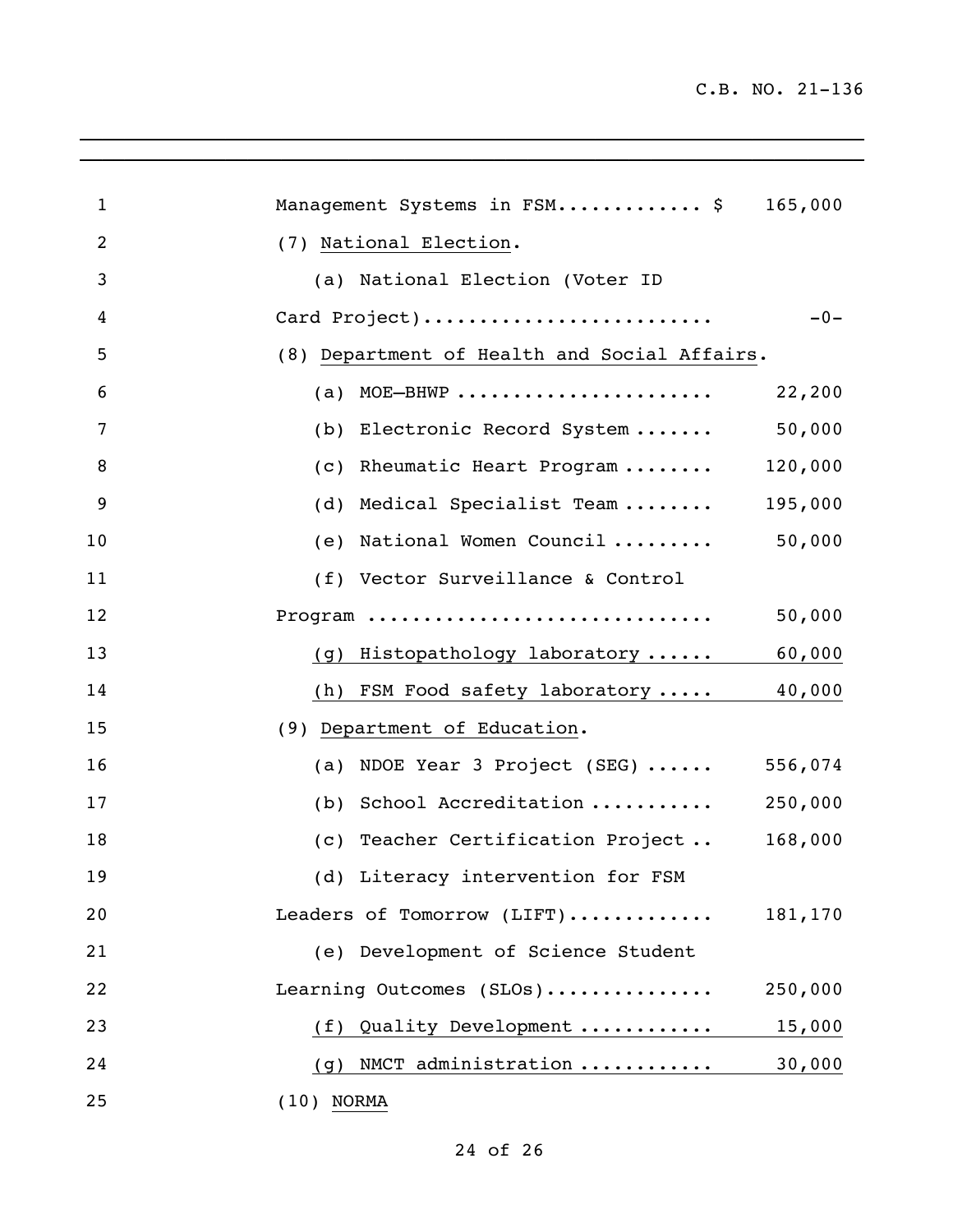| $\mathbf{1}$ | (a) Commemoration of World Tuna              |
|--------------|----------------------------------------------|
| 2            | 25,000                                       |
| 3            | 80,000<br>(b) FFC Meetings                   |
| 4            | Other Capital and Human Resources<br>(12)    |
| 5            | Development                                  |
| 6            | (a) Capital Improvement Projects<br>$-0-$    |
| 7            | (b) Design and Construction of               |
| 8            | Veterans Memorial<br>150,000                 |
| 9            | (c) Conservation Society in each             |
| 10           | state to be apportioned as follows:          |
| 11           | $(1)$ Kosrae  25,000                         |
| 12           | $(2)$ Pohnpei  25,000                        |
| 13           | $(3)$ Chuuk  25,000                          |
| 14           | $(4)$ Yap  25,000                            |
| 15           | (d) 2020 Constitutional Convention           |
| 16           | Convening and Expenses $[250,000]$ 1,026,236 |
| 17           | (e) Purchase/down payment for facility       |
| 18           | house of the FSM Embassy in Japan 1,500,000  |
| 19           | (f) Chuuk state purchase of field trip       |
| 20           | 800,000"<br>vessel<br>. <u>.</u>             |
| 21           |                                              |
| 22           |                                              |
| 23           |                                              |
| 24           |                                              |
| 25           |                                              |